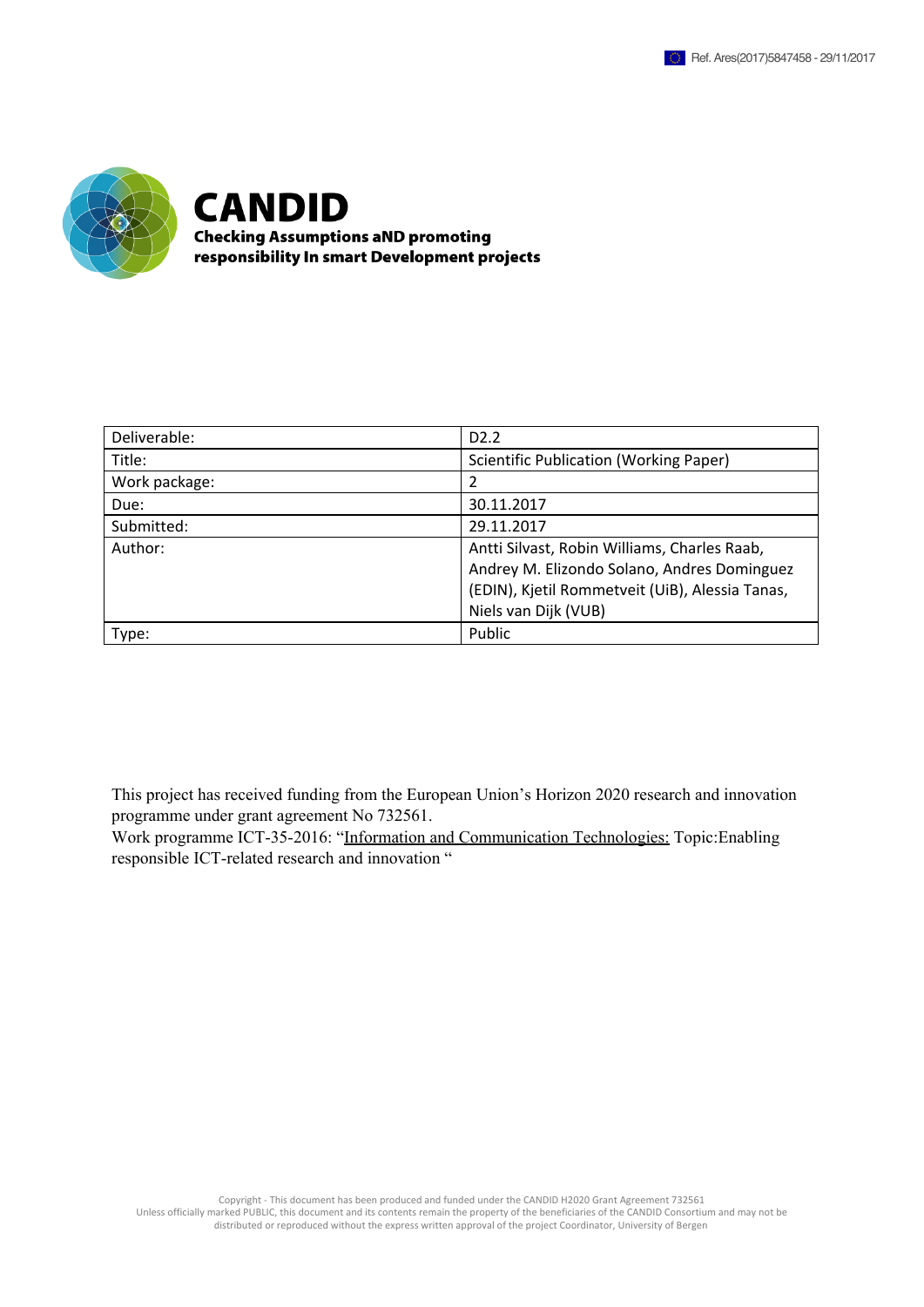# **Promoting Responsible Designs and Users in Smart Grid Projects**

#### *Working paper*

## **Introduction**

'Smart' development projects and initiatives have been proposed as offering a solution to an increasing range of current social challenges, from the impacts of climate change to energy issues, citizen participation, the ageing population, and ensuring economic growth. The vehicles of this development include but are not limited to sensor devices, wearables, the Internet of Things (IoT), mobile applications, big data applications, cloud computing, and a variety of information and communication technologies (ICTs). These devices promise an increasing convergence of virtual, social, and physical aspects of our societies by bringing about online communications and interconnectivity, pursuing desirable societal futures in so doing.

A key in discourses of 'smart' technology development is enabling new kinds of routines and practices whether in households, government branches, or infrastructure provision. Smart discourses configure technology users with certain characteristics and attributes, with a particular emphasis on promoting self-management to tackle big societal challenges. Our paper, based on the H2020 CANDID EU research programme (Grant No. 732561, [www.candid.no](http://www.candid.no/)), contributes to this work by drawing upon insights from Science and Technology Studies (STS) and related social science and humanities scholarship, examining the experiences of experts working in collaborations between social science and humanities and ICTs. We argue that these experiences and disciplines contain valuable insights that could be taken into account by innovators, researchers, and policy-makers pursuing 'smartness'.

As this paper discusses, various actors (including, for example, researchers, associations, branches of government, and household members) make different representations of the 'users' of smart technologies. These representations play important functions, since they serve to frame and structure management, organisation, and the development of technical innovation, and also figure prominently in communications aimed at other actors, including 'society' at large. The aim of Responsible Research and Innovation (RRI) is to align the perspectives and actions of the variously implied actors with a view to their societal and ethical sustainability and acceptability (Bessant, 2013; von Schomberg, 2013). Thus, there is also a strong need to articulate these different meanings and representations of 'users'. This is even more so due to the additionally strong ethical role of the 'user', not just as an organisational principle, but as the claimed beneficiary of innovation, and as the holder of rights (consumer and fundamental, i.e., privacy). This paper aims to contribute to this work of the articulation of users, with a view to the possible alignment of actors in line with recent work on RRI (e.g. Jirotka *et al.*, 2017; Rommetveit *et al.*, forthcoming).

The key smart technologies this paper investigates are *smart grids* – electricity infrastructures that involve the increasing use of information and communication technologies (ICTs) to collect data – and *smart energy meters* – one of the main component of smart grids, installed in domestic buildings, businesses, and other sites of energy usage demand. Smart grid projects are informed by representations of future technological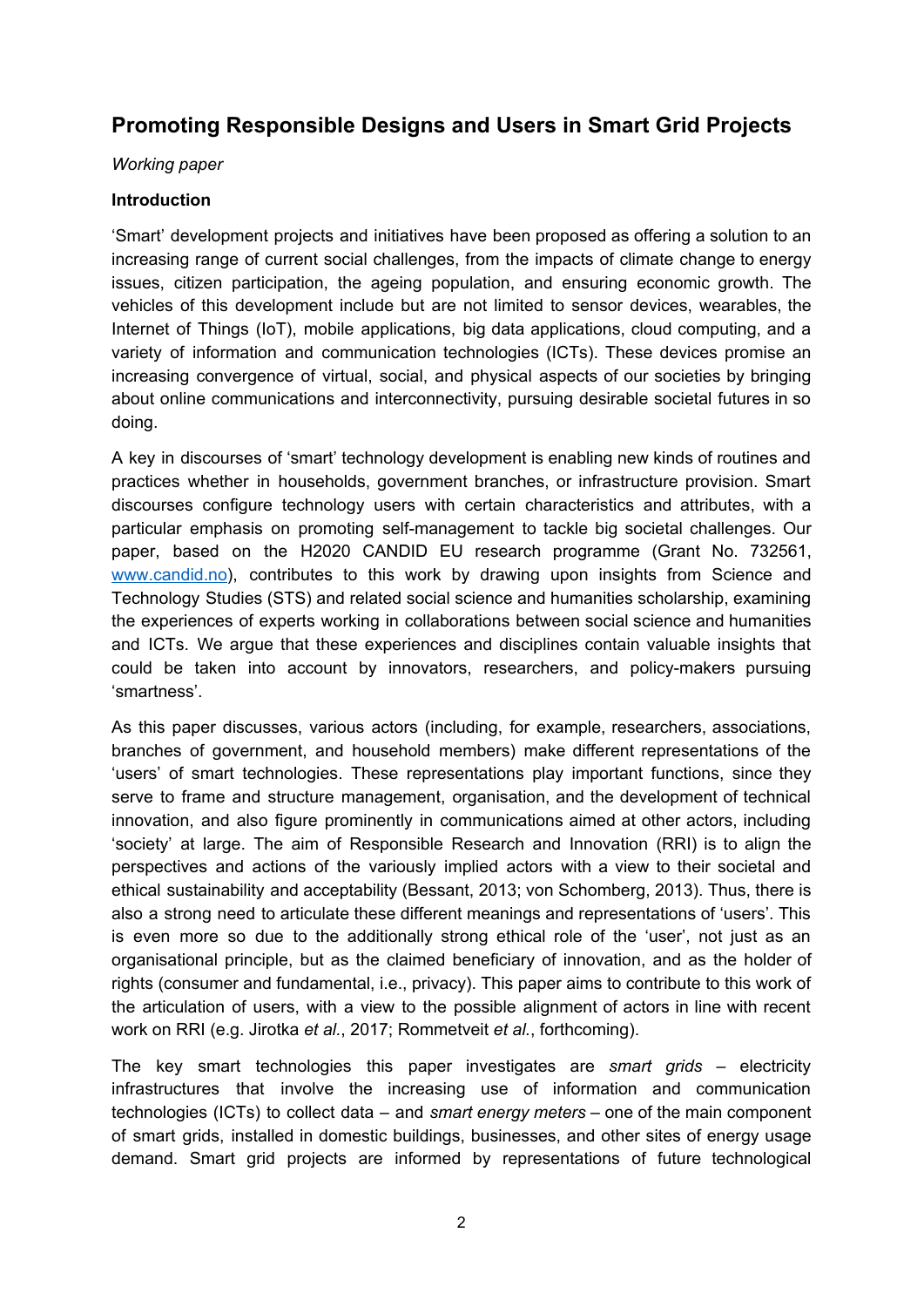capabilities that innovative devices and technological developments are designed to enact (Borup *et al.*, 2006; Schick & Winthereik, 2013). These projects are closely coupled to anticipations of new kinds of energy 'users', uses, and behaviour enabled by smart grids. This paper aims to advance STS perspectives on smart grid technologies by addressing two overarching questions. It explores, first, 1) *the promissory work being done by smart grid development projects* and, second, 2) *whether, and if so, how that work provides a way to identify the needs of actors and build a bridge toward achieving them*. The paper contributes to a considerable body of research in STS on user-technology relationships (see Oudshoorn & Pinch, 2003; Hyysalo *et al.*, 2016) and the technological, social, and policy assumptions and implications of smart grids and meters (e.g. Wolsink, 2012; Darby, 2012; Nyborg & Røpke, 2013; Strengers, 2013; Skjølsvold *et al*., 2015; Ballo, 2015; Bulkeley *et al*., 2016; Throndsen, 2017; Lovell *et al*., 2017; see overview in Sumpf *et al*., 2017).

The structure of this paper is as follows. We first explain our conceptual positioning on smart energy technologies, starting from policy programmes and moving to reviewing earlier social science and humanities scholarship on these topics. The next part introduces the case and then presents it in two sections – focusing on the representation of almost anyone being 'user' of smart grids and smart metering firstly and discussing this understanding in the next section considering how challenging it has been to anticipate the needs of very different individuals and communities connected to the putative smarter energy system. The last section concludes by bringing forth our recommendations and views and suggesting possibilities for further work in research and development of smart grids from the perspective developed in this paper.

## **Conceptual positioning**

#### *Policy programmes and benefits of smart energy*

Smart grids have been an objective of major energy investment and infrastructure modernisation policy programmes (e.g. Executive Office of the President of the United States, 2011; UK National Infrastructure Commission, 2016). The needs of one kind of actor – the energy 'end user', 'final user', consumer, or other related terms – are prominent among the promises concerning these programmes. In EU policy documents, deploying smart grids and metering promises new possibilities for self-managing energy consumption, improved energy efficiency among final consumers, and transition to more consumer-centric energy systems (e.g. European Commission, 2011; 2014; European Parliament & Council, 2012). The smart metering rollout in the United Kingdom by 2020, as part of a wider digitalisation in energy systems, has been linked with accurate automatic billing and real-time energy consumption feedback, these being services which are expected to greatly benefit domestic end-users (Helm, 2017).

In practice, however, there has been considerably more diversity, dispersion, and breadth concerning who and what the 'users' and uses of smart grid might be. For example, UK analyses (BEIS, 2016; see Figure 1) predict that energy consumers will enjoy about one-third of the benefits of smart metering, mainly by enhanced energy efficiency behaviour and energy savings (BEIS, 2016: 11). This promise premises upon by all final users – whether microbusinesses or householders – saving money and energy by getting nearly real-time information on their energy use and costs. To carbon saving and air quality, the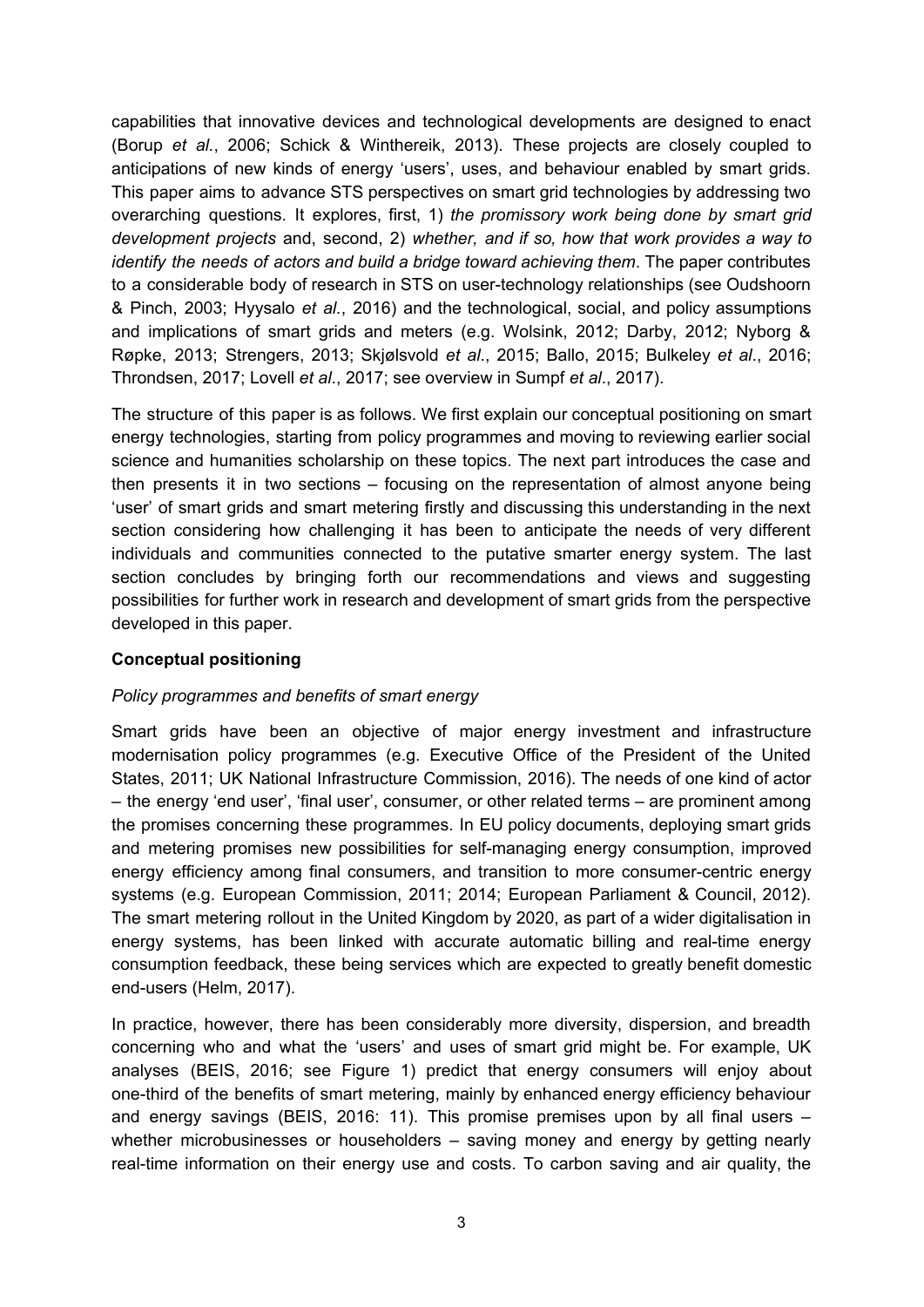benefits of this and increased efficiency in the energy system are a little under 10 percent of the total. But the same figures foresee that the majority of the UK's total financial benefits will be in the energy system: realised among energy suppliers and their operational cost savings and to some extent energy network operators and in the shifting of energy usage demand during peak loads.



Figure 1. The total benefits of UK smart metering programme. *Source*: Helm, 2017: 65, original data from BEIS, 2016.

The UK's smart metering rollout is expected to cost 11 billion GBP, mainly for the smart meters themselves, their installation, their in-home displays, and new communications infrastructure. With the cost in view, the UK Parliament has called for evidence of benefits of smart meters to householders and businesses, especially in the light of the expected annual cost savings in domestic electricity and gas use via smart meters (UK House of Commons, 2016: 26). The technical specifications in industry standards of smart meters are also being developed, from SMETS 1 ("Smart Metering Equipment Technical Specifications 1") to its next version SMETS 2. One concern of this development has been ensuring the switching of energy supplier with a smart meter retains 'smart' functionalities, consequential especially as smart energy projects are underpinned by promises of enabling more economic behaviour such as consumer choice (Strengers, 2013).

Meanwhile, in some countries, people have reacted to and opposed smart energy meters in avoiding information overload, or out of concerns over privacy, protection of their personal data, or particularly in the United States and Canada, health worries. The Netherlands, California, UK, and Canada have seen either anti-smart meter campaigns, law suits against smart metering, critical reports by consumer organisations, or motions passed by governments (van der Horst *et al*., 2014). In cases like this, the supposed 'users' of smart grid resist technology – without necessarily having used it first – on the premise that it constitutes an intrusion on their rights. Von Schomberg (2011), who is based at DG Research and Innovation of the European Commission, uses the Dutch consumer pressure against smart metering – which led to legislative changes – to illustrate how such situations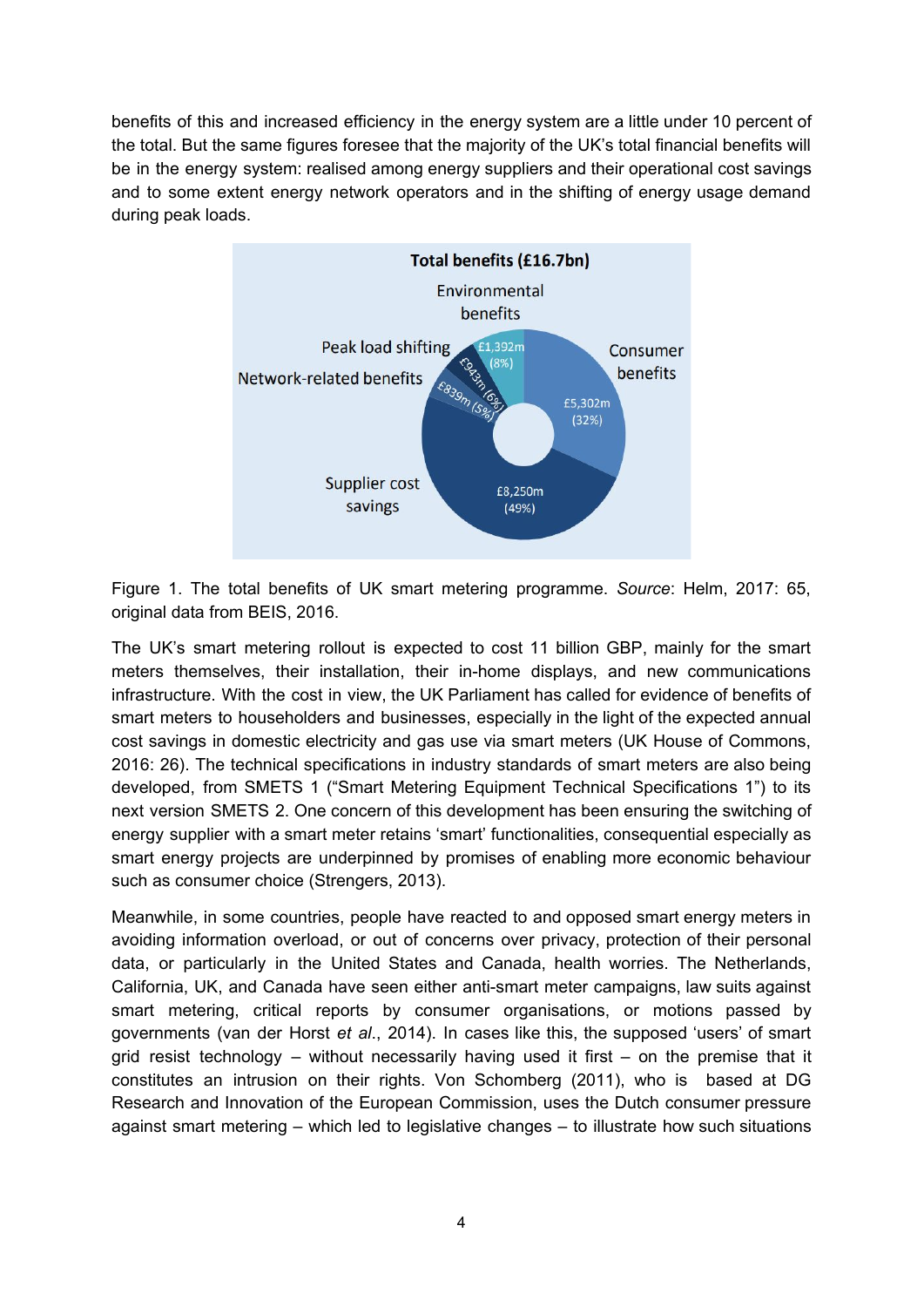mandate more proactive consideration of all societal actors in technology design i.e. Responsible Research and Innovation:

These concerns (on privacy grounds) could have been avoided if societal actors had been involved in the design of technology early on. 'Privacy by design' has become a good counter example in the field of ICT by which technology is designed with a view to taking privacy into account as a design principle of technology itself. (von Schomberg, 2011: 12.)

At the same time, many countries such as Italy, Finland, and Sweden enrolled smart metering seemingly with little contestation. But even there, some members of the broader population have been reluctant to adopt new energy services offered by smarter systems, for example in Finland (Kahma & Matschoss, 2017), where there is a full rollout of smart meters and automatic meter-reading systems.

#### *User-technology relationships*

Smartness and its supposed beneficiaries invite us to consider much more carefully how 'users' – whoever they may be – and their 'needs' – whatever they might be – may be met by smart grid projects. We argue that STS scholarship that has focused on user-technology relationships for decades (e.g. Bijker *et al.*, 1987; Akrich, 1992; Oudshoorn & Pinch, 2003; Oudshoorn *et al.*, 2004; Stewart & Williams, 2005; Hyysalo & Johnson, 2015; Hyysalo *et al.*, 2016) provides a very promising vantage point for this aim. There are several matters of debate that the STS of 'users' opens up: who or what the 'users' of technology are expected to be; in which manners do designers represent and relate to these 'users' and how they understand their characteristics; and how 'users' may articulate technologies similarly or differently than in the envisaged designs and shape back the design process in so doing.

Considering the meaning of the term 'user', a main contribution of this STS literature has been addressing the 'user' not merely as an identifiable person in the sociological sense – however important that may be – but as an entity relational to the designers of technology (Oudshoorn *et al.,* 2004). This relationality means that researchers and developers tend to represent and bridge toward 'users' in myriad ways during technology's design, whether it be via business models, market studies, consumer panels, co-design workshops, or even just their common sense (Hyysalo & Johnson, 2015). This kind of representation of 'user' is also directly relevant in thinking about large energy systems and their sustainability. While the idea of users as source of innovation is not new, the notion of 'active users' seems to have accelerated in the recent years, alongside aspirations of more responsible innovation that involves multiple players – from conventional companies to final users – in planning for more sustainable services and systems (see Bessant, 2013).

We believe that the development strategies that this responsible innovation will need are directly consequential for the rollout of smart metering and smart grids. The paper makes an overarching contribution to the study of smart grid technology and the related STS literature by utilizing and advancing these perspectives. First, we briefly review the growing body of literature in STS on smart grids and meters and discuss the position that these works have taken on the 'users' of smart technologies.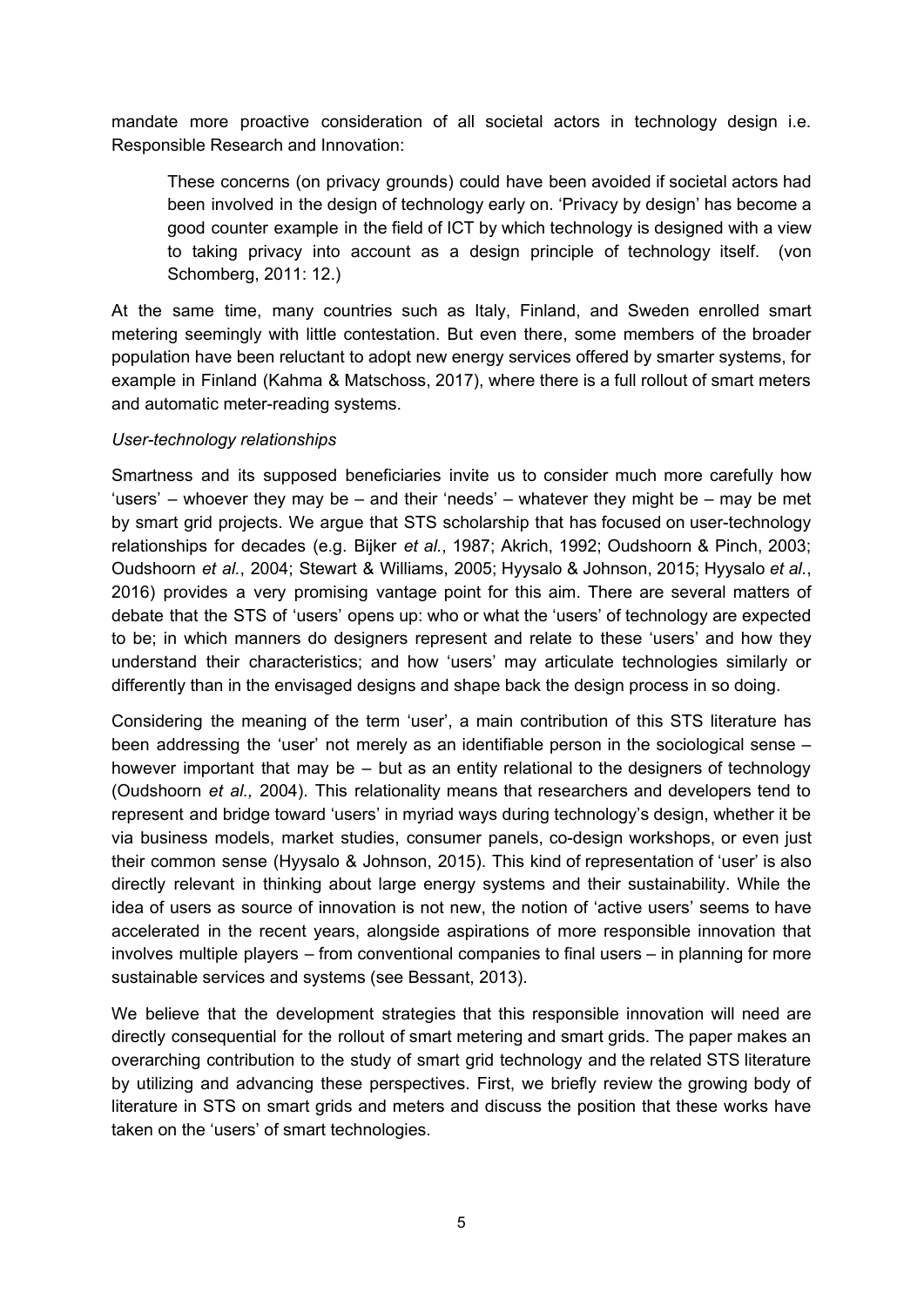#### *Smartness and desirable technological advances*

An important context of smart grids and smart meters comes from within the wider push of making many aspects of our society 'smart', where 'smartness' is defined by a certain kind of modernism, meaning increased rationalization and individuality. In earlier STS research, smart grids, their 'users', and uses often relate to these advances as such: for example, in projects of smart urbanism, resilience and self-healing of energy systems, integration of smart grids with smart home technologies, integration of digital and non-digital infrastructure, and data sharing between various actors. Studies tell us that smart energy constitutes an entire 'smart' ontology that enacts new data-driven relationships between energy producers and users (Strengers, 2013). Smart grids enable more intelligent management of electricity networks, especially to cope with intermittent renewable energy sources such as wind and solar (Verbong *et al*., 2013). Smart grid and smart meters are key in wider transitions to 'smart' urbanism (Luque, 2014; Powells *et al*., 2016). At the level of households, smart meters also promise to be central in enabling information flows in the 'smart' home (Hargreaves *et al*., 2013; Wilson *et al*., 2015).

In pointing to desirable technological advances, this research area is closely related with a commonplace theme in STS, the *sociology of expectations* (Borup *et al.*, 2006) – wishful enactments of desirable technological futures – and *socio-technical imaginaries*. Ballo (2015: 12) applies the concept of socio-technical imaginaries in order to "explore how actors produce future visions or imaginaries that describe desirable or and feasible futures" in smart grid projects. The Norwegian smart grid initiatives which she studied mainly draw upon two 'visions' that she separates and labels as 'technological' (e.g. adding electricity grids with intelligence, utilizing new data) and 'economical' (e.g. adding electricity grids with market logic, offering new possibilities for energy consumers) that are also nationally bounded. Other works have used the concept of imaginaries to explore how smart grids also produce visions of very different smart grid 'users' (Throndsen, 2017), which we touch upon below.

#### *The configuration of the 'user'*

As STS research makes clear, a common argument for developing smart energy projects has been in producing new kinds of energy use behaviour. While the evidence for this change is still being gathered, smart grids are meant to allow individual energy users to become more rational and reflective and to start to interact and transact with energy producers and markets in a new way. It is expected that individuals' behavioural changes will be provided by the smart technologies such as smart meters, driven by energy and cost savings (Strengers, 2013; Groves *et al*., 2016). Similar 'preconfiguration' of certain kinds of users in smart energy industry standards and energy policies has also received attention (e.g. Darby, 2012; Pullinger *et al*., 2014; Schick & Gad, 2015). Throndsen (2017), reviewing literature on smart grids research papers, claims that 'preconfigurations' of residential smart grid user fall within three wide categories: economic configuration (making 'users' more active in an economically rational way); technical configuration (automation of energy consumption and bypassing active forms of use); and social science configuration (evaluating imagined users against 'real' ones, whoever they may be).

Current STS research on user-technology relationships talks about similar themes by saying that users are relational entities to technology design (Hyysalo & Johnson, 2015) or that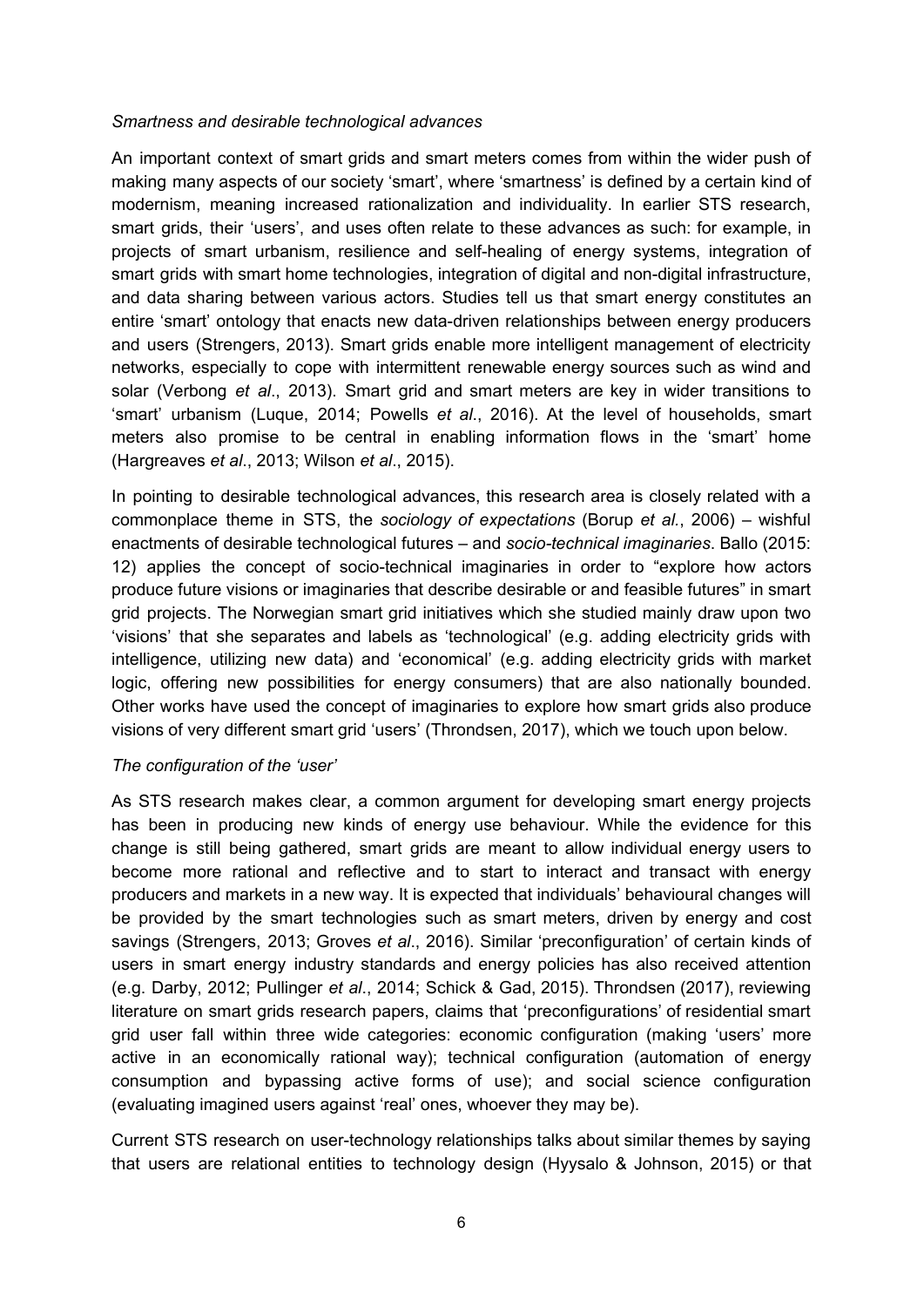technologists 'configure' users (Oudshoorn *et al.*, 2004). But the topic of predetermining the user in technology projects is long-standing in STS scholarship. Since Steve Woolgar in the 1980s and Madeleine Akrich a few years after (see Oudshoorn & Pinch, 2003), we have known that technological artefacts contain *scripts* of how they are supposed to be used and by whom with specific competences, motives, tastes, aspirations, morality, and so forth. However, what sometimes tends to be forgotten is that the analysis of scripts was not meant to predetermine the setting of technology use, and technological scripts are indeed only very rarely able to determine how technology will be used (Akrich, 1992). In practice, when technology leaves the laboratory or other development setting, it is confronted by other pre-configurations and reconfigurations by users working alongside the pre-configurations by developers (Hyysalo, 2010). Much of the next branch of research works from this premise and unearths how these reconfigurations happen in practice with smart energy technology.

#### *Actual individual users and households*

Since classics, social science and humanities scholars have made sustained attempts in critiquing other models of behaviour, especially the rational actor models developed by neoclassical economics (Wagner, 2001). Strictly speaking, mainstream economics is interested in the efficient allocation of resources rather than the conditions that hold social order together (Silvast, 2017a). Sociology research typically questions such economic assumptions, but to recent research on user-technology-relationships, it would hardly be surprising that developers are a priori not fully capable of predicting how technology will be used, at least exactly, or always representing the kinds of actors that will use it (Stewart & Williams, 2005). Indeed, many social science scholars of smart grids and smart meters have reacted to types of 'preconfigurations' of user above and its models. They have highlighted the diverse and often unpredictable ways in which consumers engage with smart energy, most typically in their homes (e.g. Nyborg & Røpke, 2013; Hargreaves & Wilson, 2017; Winther & Bell, forthcoming) but also partially as part of wider such as residential areas (Bulkeley *et al.*, 2015).

These are valuable insights especially to understand why supposed 'users' may wish to become 'non-participants' of the smart grid, for example in smart grid demonstration sites (Throndsen, 2017). But another possible consequence of this research – perhaps unintended – is that while it often speaks about addressing 'actual users' or 'real users', it can relate to these users only in a specific way: rather than by assuming them to be rational agents whether technologically or economically, by social research methods such as fieldwork, semi-structured interviewing, or surveys. Thus, from the literature reviewed this far, seemingly only two main positions on user-technology relationship open up: either focusing on "actual sociological users" or "users preconfigured by technology designs" (Oudshoorn *et al.*, 2004). We need to go further than this to understand the diverse potential user-technology relationships in smart grid development projects.

#### *Overcoming the gap between user configurations and actual users*

Examples from smart grid development challenge the user-technology relationship seen in simplistic terms. For example, the problem of how socially acceptable smart grid and smart meters are and the associated protests (Wolsink, 2012) suggests a case where users do not simply passively accept preconfigured technology, or simply use it in unanticipated ways.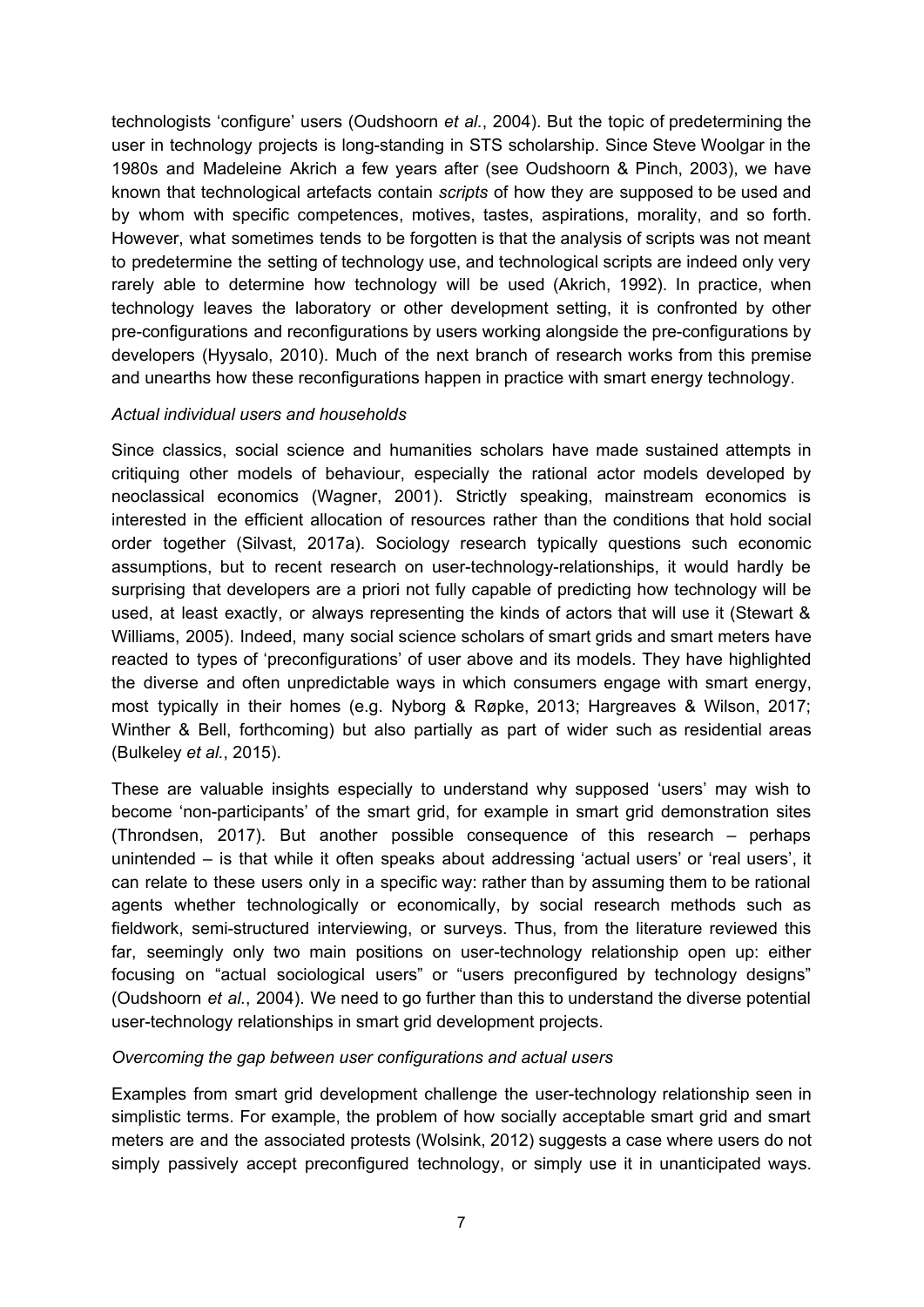Rather, public protests actually mediate between the dissatisfaction of end users and the rationality of expert decision-makers (Alapuro, 2011) and may influence future designs when made into court cases and laws, although this has been a rather fractured and reactive form of mediation.

The putative risks of smart energy technologies suggest a similar conclusion – for example their alleged vulnerability or privacy issues (Verbong *et al.*, 2013), or cyberattacks against smart grids (e.g. European Commission, 2013; Eurelectric, 2016). They articulate a powerful risk that could provoke more anticipation, engagement, reflection, action, or *responsibility* (Jirotka *et al.*, 2017; Rommetveit *et al.*, forthcoming) concerning the society-wide impacts of smart energy innovations.

Within a similar context, STS research on information infrastructure (e.g. Edwards *et al.*, 2007; Pollock & Williams, 2009) has shown that the diversity of potential future users and uses of such infrastructure often overcomes its developers and creates the risk of them rolling out already legacy systems. To this end, those involved in building such information systems have adopted more experimental development strategies that continuously 'configure' and 'manage' their communities of 'users'. These communities are also often more fine-grained than the prior configurations suggest and can articulate their demands in ways unforeseen by designers, which may then feed back into future designs (Stewart & Williams, 2005; Pollock *et al.*, 2016; Mozaffar, 2016).

All of these examples and literature seem to call for a more dynamic way to characterise the relationship between producers and users in smart grid projects. The paper sheds more light on the advantages of these STS concepts by studying user-technology relationships in smart grid projects, drawing upon results from a consultation among smart energy experts in the EU. We develop a theoretical contribution to this debate by presenting a new more dynamic position on user-technology relationships: focusing on the diversity of representation of 'user' in smart grid projects and highlighting what kind of attention there is to 'final users' and use in these design efforts, which respond to the need of allowing more 'active users' via smart energy innovations.

# **Case: user and design configurations in smart grid development projects**

Our case comes from the CANDID project's consultation on smart energy infrastructure, partly collected by written evidence, and partly by semi-structured interviews based on the preference of the respondent. A total of 71 invitations were posted and 21 responses received, making the response rate 30 percent. The majority of respondents (16) were academic researchers on smart energy, and the whole dataset has a balanced mix of engineering experts (12) and those representing social science and humanities (9). Outside universities, the studied experts (5) worked for associations (e.g. energy conservation, smart energy campaigns, citizens' advice) and a consultancy. Men were overrepresented (13 men v. 8 women). Most of the studied experts were based in the UK, which was our main focus, but the materials also contain a number of responses from Finland, Austria, Italy, and Australia. The consultation form contained an extended explanation of the research project followed by nine open-ended questions. These focused on different kinds of user of smart energy; their capabilities and constraints in adopting smart energy technologies; how the design process of smart energy technology takes users into account; protection of their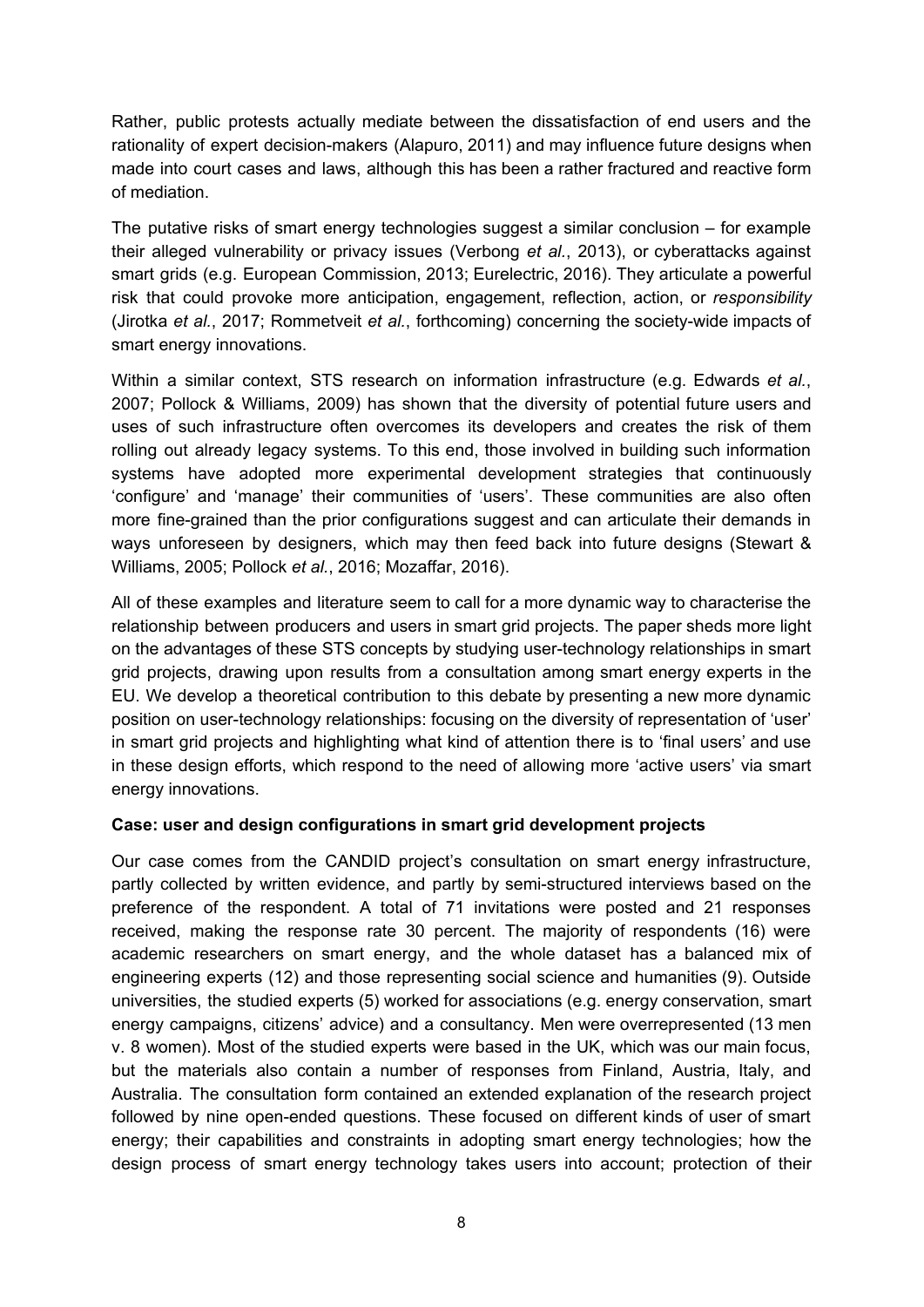privacy; and possible national variations in smart energy, especially in the EU. In addition to this, a selection of the subjects participated in the wider CANDID research project's one-day workshop where we introduced our preliminary findings and elaborated them further in a roundtable discussion. This paper draws upon both the results of the consultation and the results from the workshop discussion.

#### **Representing and relating to the 'user' in smart grids**

#### *Everyone is a 'user'*

The CANDID findings show that various kinds of professional are expected to benefit rather directly from 'smarter' technologies. At the same time, one of the main promises of smart development projects has been that money will be saved, especially in offering people smart energy meters and cost savings. But this is only the starting point once one considers how adding smartness could offer benefits to the whole electricity supply chain.

In terms of electricity suppliers – companies that generate electricity, distribute it, sell it to customers, or all of these – among the key cost benefits is access to information from the smart metering device: these devices reduce the expenses from dedicated human meter-readers visiting people's locations of energy use, as the smart meter enables two-way communications between suppliers and final users. While this cost saving is doubtlessly a major factor, there are myriad other possibilities as our informants envisioned. For one thing, smart metering will let the suppliers access an abundance of new data, which may impact upon their energy supply-demand balancing in turn, as suppliers can then more accurately predict the amount of electricity they will need in order to meet demand. For instance, adding 'smartness' to electricity grids might create new ways of trading energy in contrast to the situation at the moment, where if their predictions of demand are not accurate, suppliers need to purchase energy at the last minute, often at a very high or unpredictable price (Silvast, 2017b). Suppliers could also use the increased 'smartness' to offer new added-value services to their consumers – for example, time-of-use tariffs of electricity that vary according to the hour. In planning terms, the new data from the smart meters will potentially let the suppliers know which areas of the electricity grid need infrastructure reinforcements, with the detailed consumption data unpacking new demand patterns.

For distribution network operators – the companies and utilities that manage the electricity grid which distributes electricity from the generators to the customers – access to smart meter data is relevant in network optimisation and planning: smart measurements will allow identification of power outages and faulty equipment closer to real time and their location. If smart grids are to allow the active participation of electricity demand in the power markets, so-called demand-side flexibility, this could also transform network management and reduce costly infrastructure investment needed otherwise. In practice, demand-side flexibility would require infrastructure investment to allow for the bi-directional flows in energy systems. It is also an area where consumer interest still needs to be explored, as an energy economist who had ran public workshop on this topic told us:

I think a factor might be consumers' interest towards reducing their bills, however it was when we did public workshops for example on that, people don't see the trade off in terms of higher electricity bills versus flexibility that they need to create. I think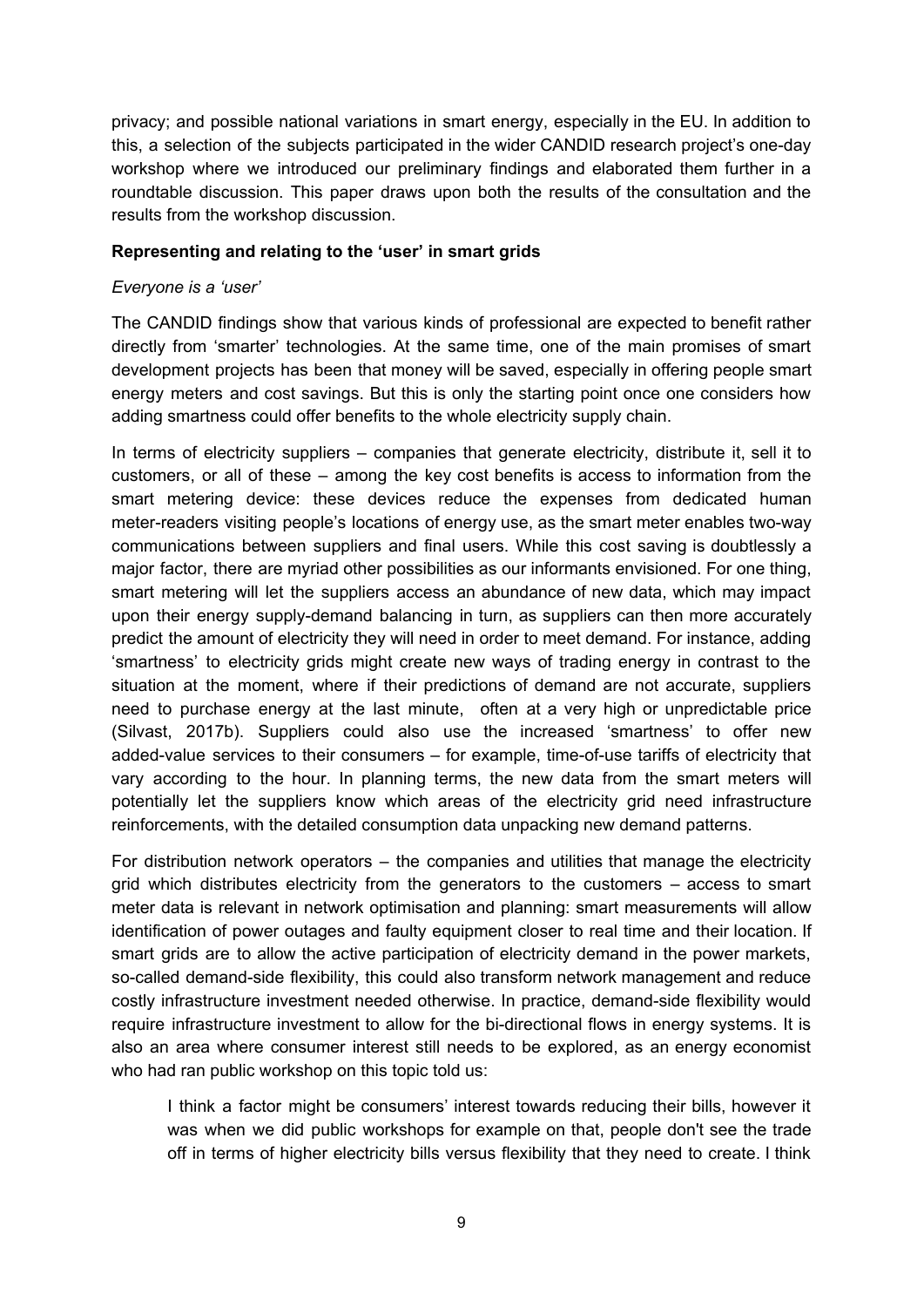consumers real interest is in terms of reducing their bills but we don't know whether they are prepared to a degree to take part in flexibility that smart grid at this stage.

These infrastructure visions are tangled up with broader sets of technological development and associated issues. Some experts now anticipate that peak consumer demands in electricity will become an increasing problem, for example, via the adoption of electric vehicles and restrictions on conventional cars. A researcher of machine-learning in energy areas suggested that this might even trigger more central control in the future: over the next 10 years, utility companies may wish to put recharging electric vehicles under their own control, so that peak demand when everybody gets home from work does not stress the electrical grid too much. Similar problems arise from the transition to renewable energy sources (e.g., wind and solar) that are intermittent and difficult to predict, creating issues for supply-demand balancing as well as for maintaining stable electricity grids.

Starting from smartness, a whole chain of policy problems and visions emerge and shape why smart grids are important for society. A head of an applied research energy institute in mainland Europe explained this policy dynamic:

We should ask though why decarbonisation is so important. Decarbonisation is following the top issue of climate change. We have an important driver for decarbonisation itself. The other issues that are in the decarbonisation target of the European Commission or at a world level, for example that environmental aspect of pollution, so several new countries are deciding one after the other, switch off date, more cars, fewer by gasoline. The main driver not of climate change but of the environmental issues, so to protect the consequences to have polluted cities.

Either directly or indirectly, these policy priorities put particular strain on the infrastructure of the electricity grid to withstand unpredictability. The informants thought that smartness may offer one pathway for minimising the risk of outages and inadequate service.

Not only does this increased 'smartness' potentially benefit the conventional electricity suppliers and network operators, there could also be an opportunity for a host of service providers to enter the power markets through a smart grid. Developers of ICT systems might produce software that translates energy consumption data into something more meaningful for the final consumers. For instance, we might think about the 'gamification' of smart meters for changing energy behaviour, whereupon techniques of game-playing are introduced to energy feedback information so that consumers engage with it more actively. One researcher told us about special energy demand flexibility games that had been exhibited at a local science museum as a part of a research project.

Finland, with its full digital automatic meter reading across the country, has seen a number of new automation and analysis programs, offered by emerging companies that draw on the data from the smart meters. However, our informant released no details on whether these programmes were under payment from the users or whether users 'paid' by means of handing out their data. This is consequential as the European Commission (2012) defines energy consumption data as people's 'personal data'. Such profiling technologies are also where some scholars see privacy issues as particularly pertinent (Hildebrandt, 2015).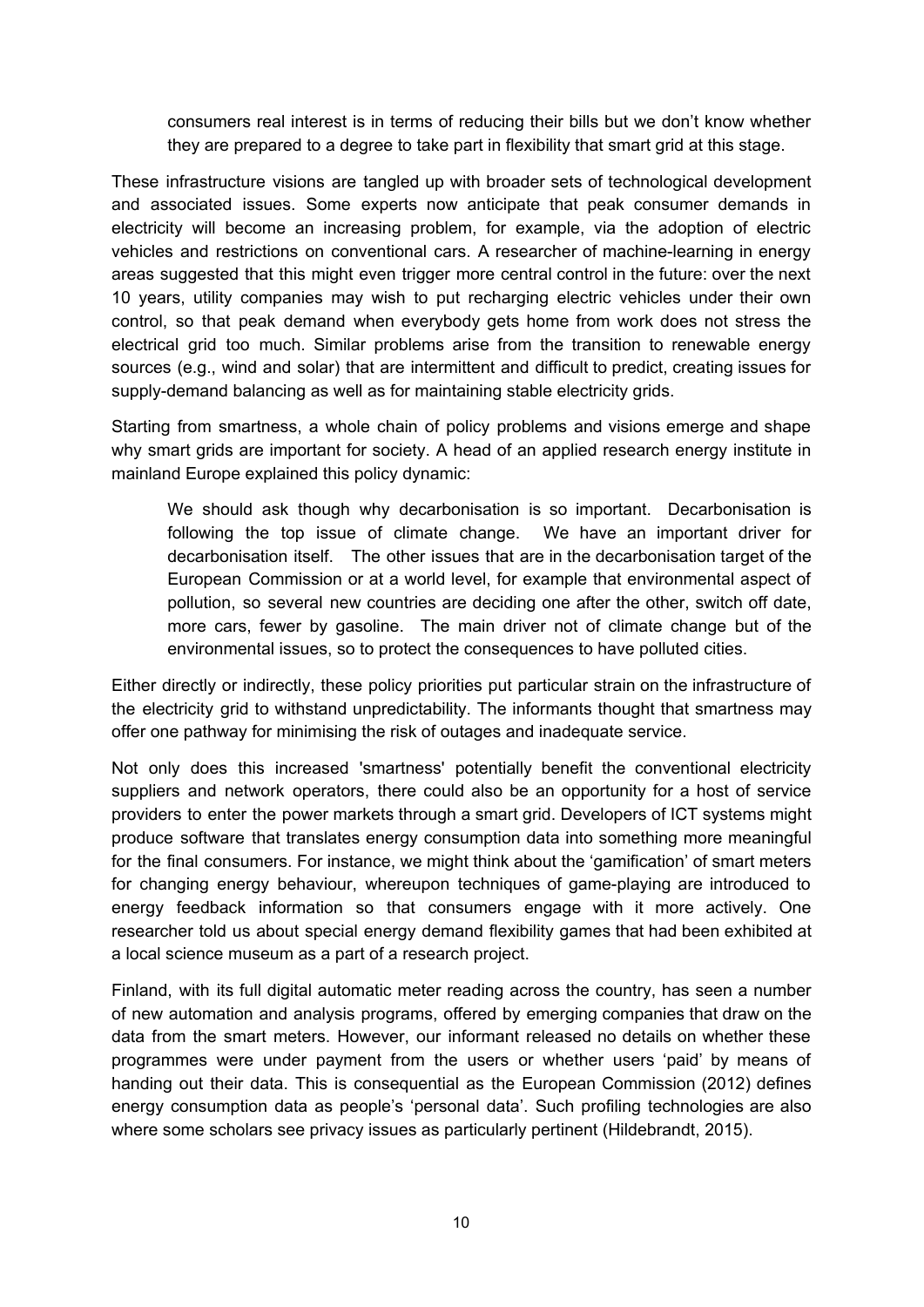These smart innovations might be framed more than just technically as building new markets for energy consumers and generators to engage in. At this point, the smart grid concept begins to show how it blurs the boundaries between suppliers and customers, as indeed, potentially everyone is a 'user' of 'smartness'. Companies known as 'next generation intermediaries' have begun to offer platforms where electricity consumers can sign up and get their tariffs switched automatically. Other market platforms could transform energy use so that it is not only based on consumption, but on actually participating in energy system flexibility and getting billed in terms of that offered flexibility. A smart meter generally allows for 15 minute readings (depending on the country), which may not be an adequate resolution for triggering savings among consumers, especially those that both produce and consumer energy, so-called *prosumers*. A new device called a *submeter* will allow for nearly real-time readings, which special consultancy services require for giving accurate 'tips' to end users on how to achieve savings.

More broadly, the category of intermediaries includes price-comparison websites whose access to smart meters could let them tailor services to the needs of the consumer. Smart metering is also of potential consequence for the advent of smart homes, in which consumer access devices can link directly to smart meters in home area networks. With this, the smart meter could once again introduce new benefits to providers by letting them offer new services to the final consumer.

All in all, the discourse of adding 'smartness' to energy systems suggests considerable benefits to practically everyone in the energy supply chain. But this suggestion gets to the heart of an important issue. Smart developments are part of wider infrastructure visions as we said – and one of these, over the past decades, has been liberalisation of energy supply systems and creation of competition within their provision, where energy markets are segmented so that those willing to pay can be offered higher-quality infrastructure services (Graham & Marvin, 2001). In a similar way, the 'flexible consumers' enabled by smart grids may be the affluent populations, owning for example electric vehicles, ground heat pumps, or smart homes (Schick & Gad, 2015). To some respondents it seems, variations of service were inherent to liberalised provisions. Other informants recognised this issue and reflected on it rather extensively, suggesting new forms of innovation which could consider it more proactively, as we show next.

#### *Who are the 'final users'?*

While our participants often spoke about different industrial 'users' of smart energy, in the majority of cases, when our informants mentioned the 'user', they actually meant *final users* such as households, individuals, or in some cases, energy-using communities. Our subjects wanted to pursue specific work to identify their needs and build a bridge toward achieving them. With a few exceptions, their concept of the 'user' also clearly changed in explaining this issue: away from the user as embedded in the two-way web of smart energy systems, to associating users very closely with 'real people out there', using sociological characteristics such as type of household, age, region, income, trust and risk perception, other attitudes, and even vulnerability.

Put simply – which promotional materials on smart meters often mention – smart grid and smart metering allow end users to monitor their energy use and thereby potentially save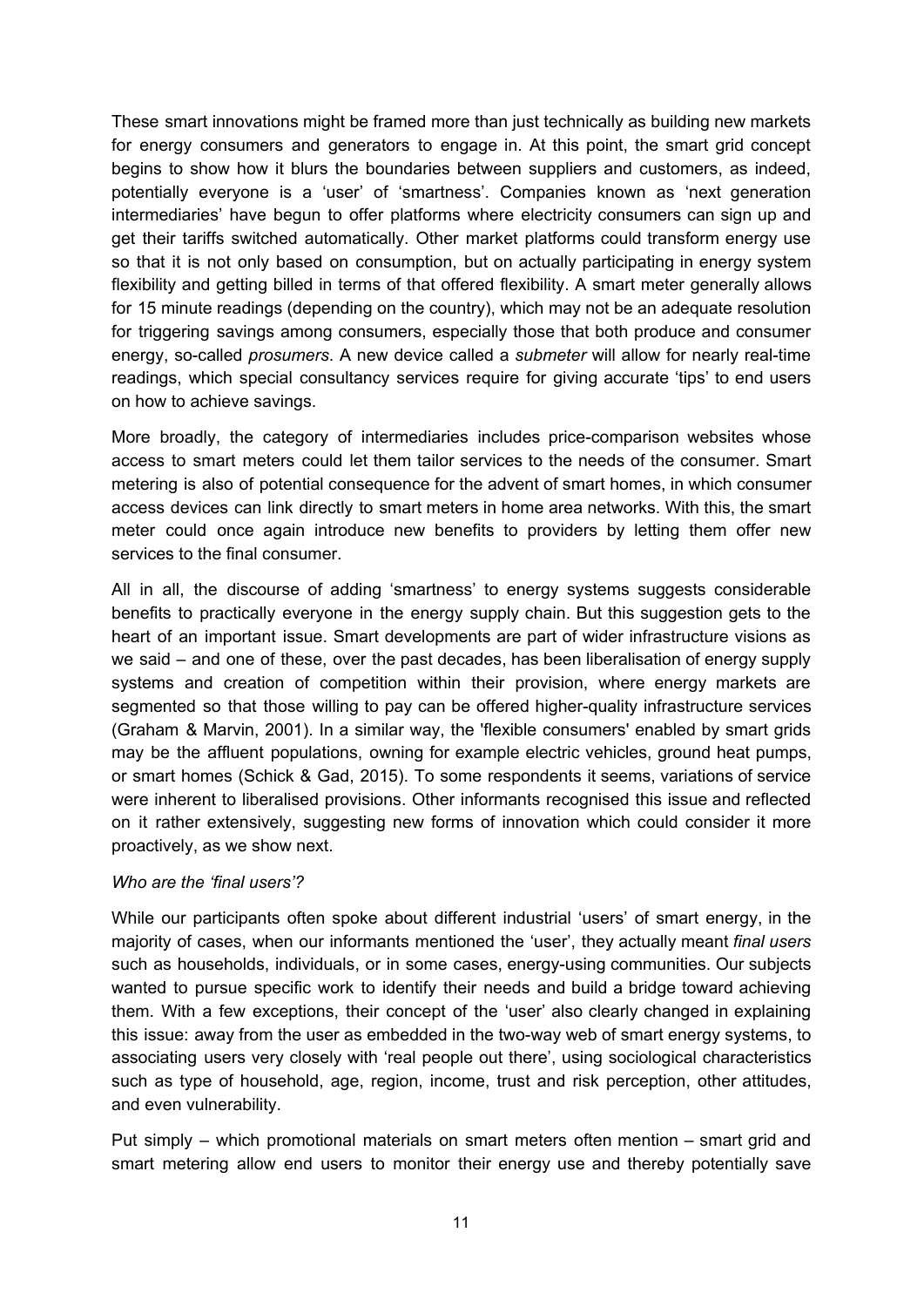money. Especially those with high income could benefit from other services that are rolled in with the smart grid: for example, smart homes or other automation systems. But as one researcher of smart grid innovations pointed out, at present the financial benefits of active energy management are mostly for major commercial energy users, such as large retail chains.

The most active users in my understanding are large energy users, e.g. large retail chains. They have been interested in engaging in demand response and selling their flexibility. Demand response has been traditional in large industries already before smart metering.

Understanding the benefit to ordinary households, whoever they may be, seems to draw upon different premises to many of our informants.

One common theme, as one termed it, was giving more consideration to "social uses of technology" via the smart grid – which produces a different relation to 'users' from the economic considerations of money saving. To him, it was possible to imagine 'users', or even 'citizens', taking control over energy and how it enters their lives via 'smartness'. In a two-way loop, users could give their energy data to energy providers, providers would better understand the needs of consumers, and there would be potential for new types of services. There is a fine-grain, but important distinction between telling people that they use more energy and making this information meaningful in myriad ways in the context of everyday practices. A researcher engaged in machine-learning explained that

basically people say they want information that they can use, so if they know that they're spending a relatively large amount of money on say taking really long showers, then they know they can do something about it. Whereas if they're told you're using a lot of gas right now, it doesn't really help them because they don't know what it's going on.

The social uses could further be extended to communities of energy users – such as community-owned wind turbines that might use data about energy to understand how their turbine impacts upon the wider energy system.

Another related emergent example of this – and a typical element of visions for a smarter two-way energy system – is the onset of energy storage via batteries, notably in households. Energy-efficient batteries that offer storage have promised to transform how people plan for their energy use and hence their need for continuous energy provision. Energy companies could, in turn, actively educate people to use these storages with the help of smart meters. All this promises to realise the potential of demand-side flexibility – still challenging currently, as many everyday routines are not malleable nor that flexible in time – as part of energy and smartness. In this way, the relation to 'user' shifts, from envisaging money savings, to anticipating what their everyday practices would be like with increased 'smartness' in energy systems. An informatics researcher summarised this interest in batteries and the malleability of everyday routines:

What would change the whole thing but what costs a lot of money is storage of energy in your home, because then you could plan. Then you could say I'm going to take all overnight or I'm going to have an intelligent battery that just charges when it's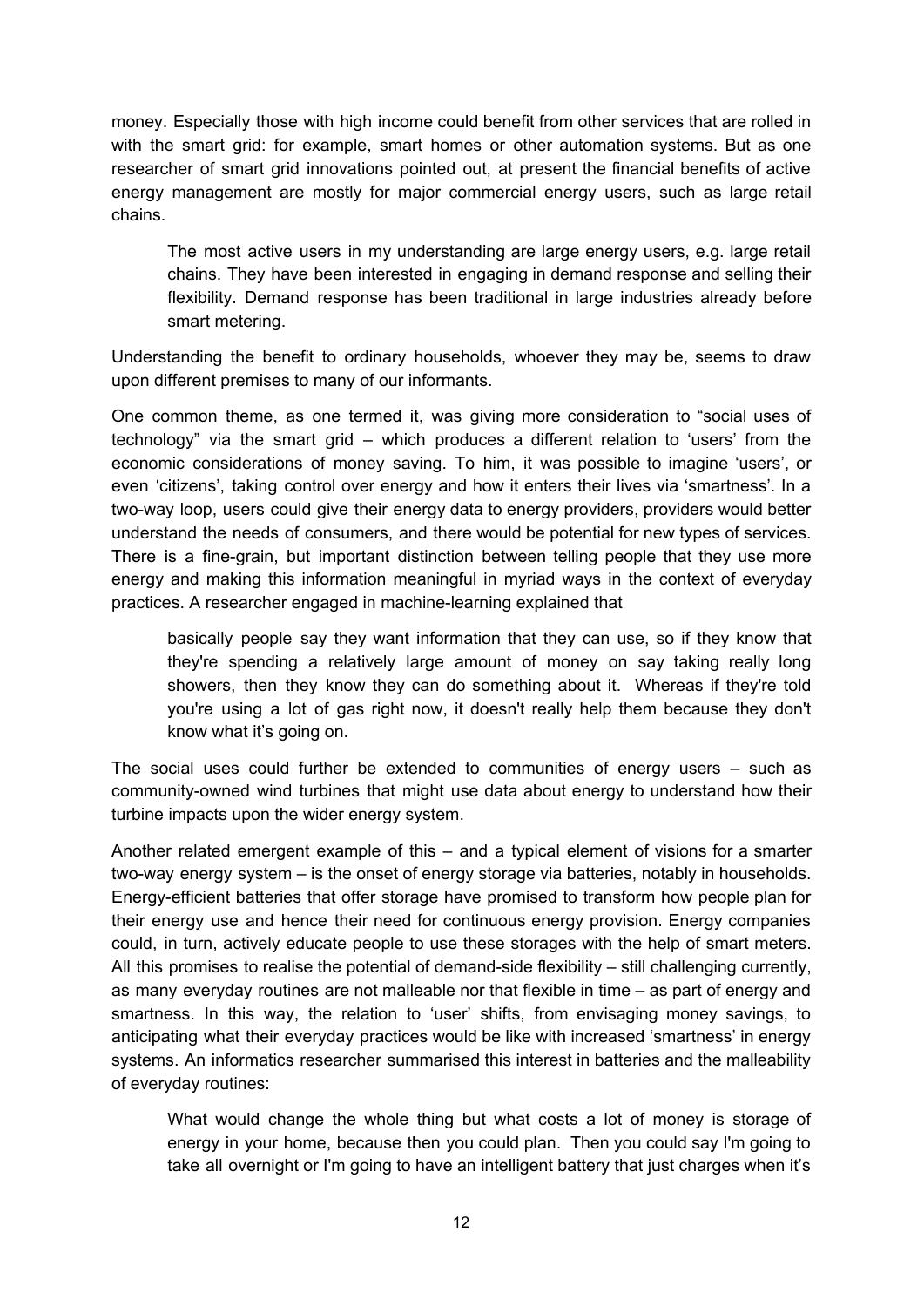cheap and then I'm going to spend the electricity later. Then you can think of very smart things. But when you can't store, I don't have so many devices where I can even choose the time. I would say the only one is the washing machine and the dishwasher. There's not that much. The other things, you need light when you need light, there's not that much you can do, electronics is the same.

At the same time, final users are not a new consideration to industries such as electricity supply and there have certainly been long-term attempts within industries to comprehend the needs of energy consumers. In other words, 'user' relations existed before the smart grid but some of our informants became reflective on how far these efforts could work in the context of 'smartness'. Energy supply companies engage in market research that aims to segment customers, identify their interest in different products, and their preference for billing models that are also linked with their acceptance of 'smartness'. However important understanding these segments is, technology co-design is a slightly different matter. One informant argued that that designs of smart energy tend to start from the technology as such first – for example, smart meters or smart grids – and only then from the problems that they are meant to address – for example, rising peak demands.

In temporal terms, many of our subjects suggested that users are often brought into the smart energy development at a late stage, where they can tweak functionalities, but not thoroughly change designs. This remark appeared even if our consultation asked about protests against smart metering, where, for example in the Dutch case, public resistance was mobilised and did make a difference to the legal design of smart metering (von Schomberg, 2011). Having said that, it should be added that many stakeholders pursuing 'smartness' are not as such responsible for designing smart meters or installing them, as an association told us. Public campaigns, electricity distribution operators, energy suppliers, or government regulators can certainly mediate between designs and uses, but the manufacturing of the smart meters lies with the metering industry. Even their powers to influence designs are limited as the responsibility for user interfaces is often with other actors – as an UK representative told us:

Making smart energy meters often has little direct relation to energy end users in their homes. First, the manufacturers do not sell smart meters directly to the public. The end users, for their part, will be very rarely looking directly at their energy meter even if it is 'smart' meter. The meter may be placed under the stairs or other difficult locations to see. There are other companies making In-Home Displays (IHDs) and apps on the phone for these smart meters. They do engage in market research. There have been a few companies that both manufactured meters and the IHD for it but in the UK's next Smart Metering Equipment Technical Specification (SMETS) 2.0, no companies are present that do both.

A more proactive consideration of end users might, for example, offer them chance to 'reject' smart technology. In fact, as one subject thought, there may be no technical reason for a smart meter not to include a switch that would shut down the smart functionality and make the meter a conventional kilowatt-hour meter once again. However, it would be difficult to find an energy provider that would actually implement such functionality, even in countries where final users are allowed to reject the enrolling of smart meters to their homes.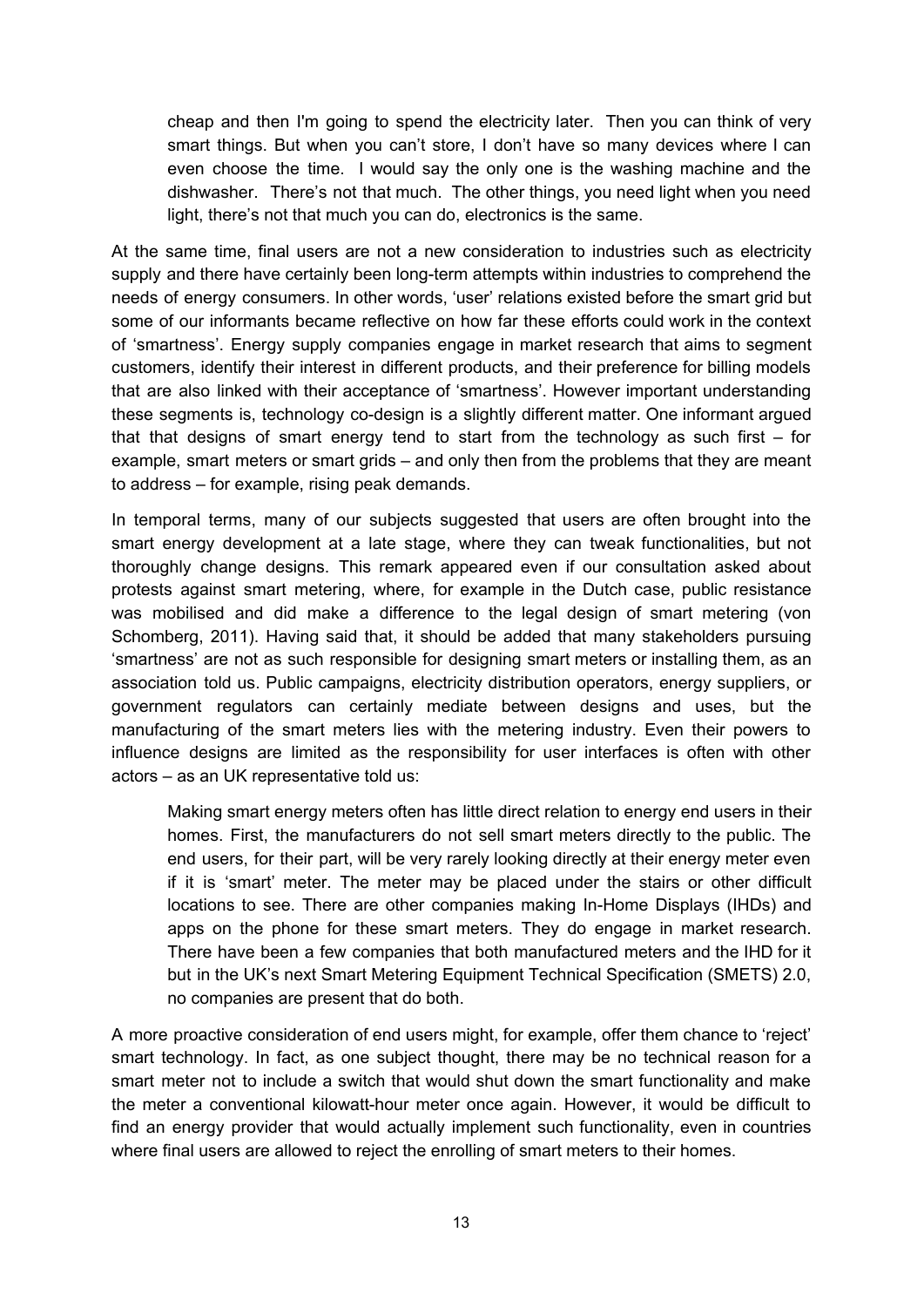More generally, one informant questioned whether people are asked to be just bystanders and spectators of smart energy projects, instead of their co-producers, co-decision-makers, and problem solvers. People have capabilities to be both, but the advantage of the latter is that this introduces an element of 'pull', rather than just 'push', to these technologies. Speaking in terms of Responsible Research and Innovation (RRI), medical companies already involve very different stakeholders when thinking about what drugs to develop in the first place. In contrast, he felt that developing smart energy tends to listen first to the interests of businesses and universities. To him, representation of 'users' shifted to representation more generally in important debates on people's lives. Then again, another informant, also a social science researcher of smart energy, thought that there are complex matters in energy systems that cannot be solved by just consumer panels or co-design workshops.

Architects for example may think that cities need to be built from the expert starting point. One could likewise say that the electricity grid is very complex and needs expert input. There are questions around users and using that cannot be solved in small-scale workshops – they are to be solved democratically.

Clearly, hence, the representation of 'users' is not just a matter of having more active discussions and meetings with them. According to our subjects, the matter could be resolved by long-term research that seeks to understand better the end users and uses of energy more generally. Again, the understanding of energy demand is hardly a new problem for manufacturers and the energy industries. But when they have tried to model energy-using behaviour, energy experts sometimes encounter the difficulty of anticipating what 'general human behaviour' is like. This may not matter that much at the aggregate level when multiple energy demands are combined; but it does have impacts when individuals and households are at stake, which is precisely the reason to data-intense technologies to personalize predictions.

Against this backdrop, our research subjects suggested that the types of housing stock in different regions, the access to infrastructure (especially internet connection), lifestyle-based choices, household economics, and even the very fact that it is not just individuals, but often every person in a household who affects energy choices, all shape the possibilities that people will see in smart energy technologies and increased flexibility. One technical researcher thought that more knowledge of energy consumption could even provoke stress or exposes new issues in the family. In a recent study, anthropologists showed how new in-home displays of smart meters brought complex social dynamics into being, "regarded as an ally by those members most concerned with saving on household electricity consumption by providing objective evidence of costs linked to specific practices" (Winther & Bell, forthcoming: 13). The list of non-technological factors, as literature on offering people energy feedback and its impacts has suggested (see e.g. Strengers, 2013; Winther & Bell, forthcoming), is most likely to be even more extensive than this. But for the present purpose, this view among our informants shows us how difficult they found to 'know' who the 'final users' of smart energy and smart infrastructure are in all their sociological diversity – and how for them, that pursuit of knowledge required the adjustment of existing technological knowledge, or even replacement.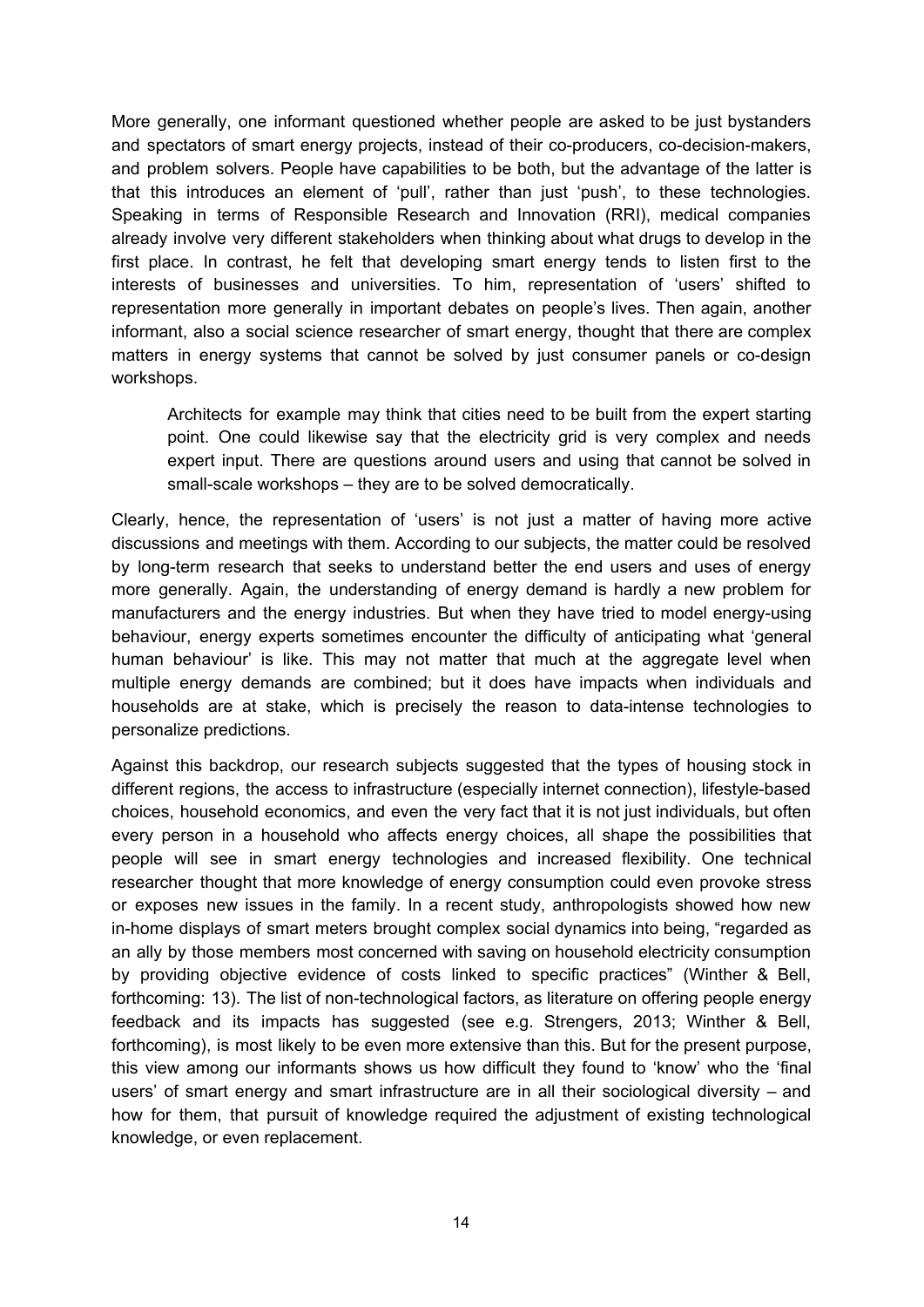Indeed, studies that our informants had engaged in also revealed reluctance among some 'final users' to favour smart energy. The 'users' worried about intrusion into their private lives, perceived lack of data security and compromised privacy, and feared that energy providers could start to control their appliances, amid displaying lack of trust in energy companies (and often also the energy market regulators). In our CANDID workshop, one informant who works for a civil rights organisation used the example of smart meters in the Netherlands, and argued that users sometimes find it difficult to understand what these meters are capable of doing – some consumers phoning consumer associations were even uncertain whether their meters were 'smart' or not (Tanas, 2017).

Another informant pointed out that relatively few ordinary people have the interest or the capacity to go online and analyse their meter readings all the time in order to save energy. The potential issue of smart projects creating social divisions had also been recognised by final users, not just researchers: some people are apprehensive about smart technologies as they worry that these technologies will mainly be targeted at urban, affluent regions rather than low-income, rural people, for example. Indeed, as 'smartness' targets people in a very general way, it brings forth possible conflicts of interest between them.

Altogether, as persuading users to become more active participants in 'smartness' tends to be slow and sometimes subject to resistance, some informants found considerable appeal in innovations that automate energy use – for example, by letting an autonomous agent switch residential energy tariffs, as explained before. A developer of this automation said that it is an essential element in smartness, notwithstanding few exceptional individuals that are willing to give constant attention to their energy usage.

We simulated a number of different time of use tariffs. The important bit about those sort of things is that actually you have to have or I think you have to have automation where you have that sort of variability. I think people, apart from the very few enthusiasts, who might be interested in doing it manually, no one will do it otherwise. So with the increased complexity of variable use, variable tariffs, you have to have the corresponding automation otherwise it's just not going to… they go hand in hand for me, I guess is what I'm saying.

As this example shows, automation offers a more plausible way for users to control electricity use – rather than imagining a domestic consumers that checks prices all the time, it could provide a space for deliberation, for example people delaying use of household devices to save money.

A key concept that summarised the capabilities and thoughts of 'end-users', according to our respondents, was *trust*: whether in energy supply or network companies, or government regulators overseeing these companies. In this regard, one subject thought that to consumers there seems to be something inherently different between a smart sensor bought from the internet and a smart meter that gets installed by the energy supplier, provoking images of risks of control and monitoring, whether that actually happens or not. To industries and governments rolling out smart meters, trust could become an instrument, sometimes even a strategic goal, to be attained by privacy by design, impact assessment, and public participation methods, often inscribed in reputation management strategies.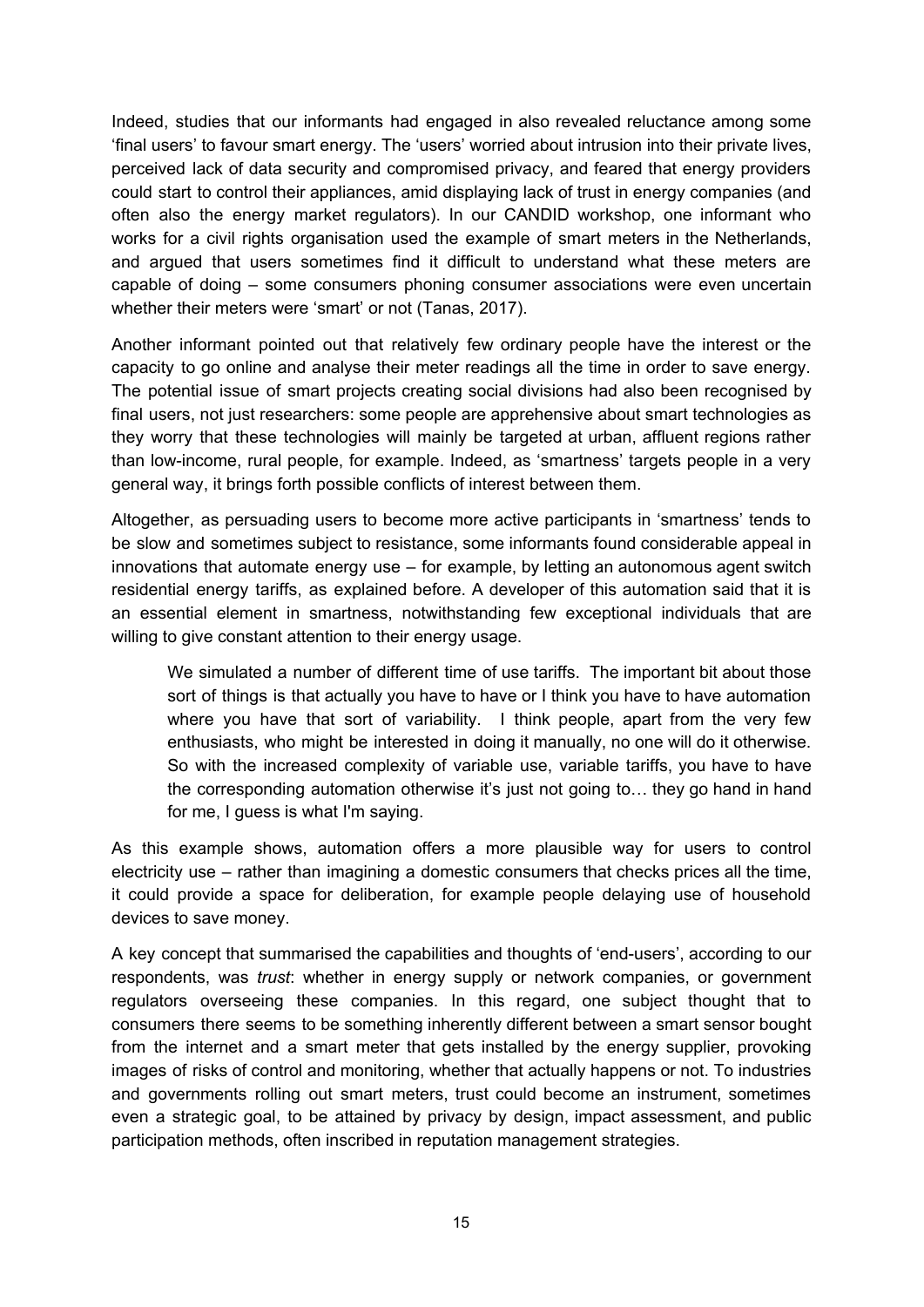Especially, vulnerable customers that have difficulty in paying their energy bills could pose a further question to the smart energy and smart infrastructure. Somewhat contradictorily, low-income people could have the most to gain by reducing their bills, but our informants recognised that they will need very specific support to understand and interpret the smart meter information. As a researcher of smart energy innovation and consumption pointed out, "low-income people might make use of smart meter readings to reduce their bills, but often struggle with so many other problems that this is not their main priority." An association told us that in the UK, vulnerable groups suffering from fuel poverty "are often locked in to prepayment metering. With switch to a smart meter, these actors can gain the most." There thus is a potential mismatch between preconceptions of these 'users' and actual situations of use, and a learning-by-using process is called upon. This might require multiple iterations between technologists and 'users': for example, sending field agents to families with low income to discuss their budget management or creating special 'energy offices' that translate the ideal of money saving into the contexts of management of energy consumption at home.

With these kinds of examples, the aspiration of understanding the 'user' has taken almost a full turn from the visions and promises that started our analysis. It seems that once smart projects envisage diverse 'users' of smart grid to be anyone at all, they also discover their very variability and how well, and if so, the different conditions of use might have been understood by technology designers. Then, social learning processes and methodologies are called upon as particular people in a sociological context can be difficult to relate to without specific work of bridging toward them.

## **Conclusions**

By studying smart grid development projects and drawing upon insights from the social science and humanities, and the experience of experts working between these fields and ICTs, we can now bring forward a number of views and recommendations that take these issues further.

This paper focused on how smart grid development projects represent the 'user' of smart grid and smart metering technologies. We showed that there are varieties of 'users' of smart grids in such projects, only some of them conventional 'final users' such as households. Energy suppliers, electricity distribution operators, next generation intermediaries, automation analysis software providers, price comparison web sites, smart homes, and several others are coupled to the promises of smart grid that as such get shaped by broader infrastructural visions, such as decarbonisation and cost minimization. Yet, in the majority of cases, the studied experts still envisioned the user – often a household – as actually the 'final user', or a person in the sociological meaning. In different ways, this user was expected to become an 'active' innovator of smart energy, not merely a passive energy usage demand, but a consumer that saves money and energy by smart technologies, or even becomes a more active participant of energy provision altogether.

This point is where smart systems encounter a difficulty that social scientists, including those in our study and many energy experts in industries and governments, well know about. The problem corresponds with the 'users' and uses of most large-scale infrastructures, the typical example being the Internet (Edwards *et al.*, 2007). In a system that envisions connecting anyone that uses energy  $-$  practically millions of consumers  $-$  it is very hard to know who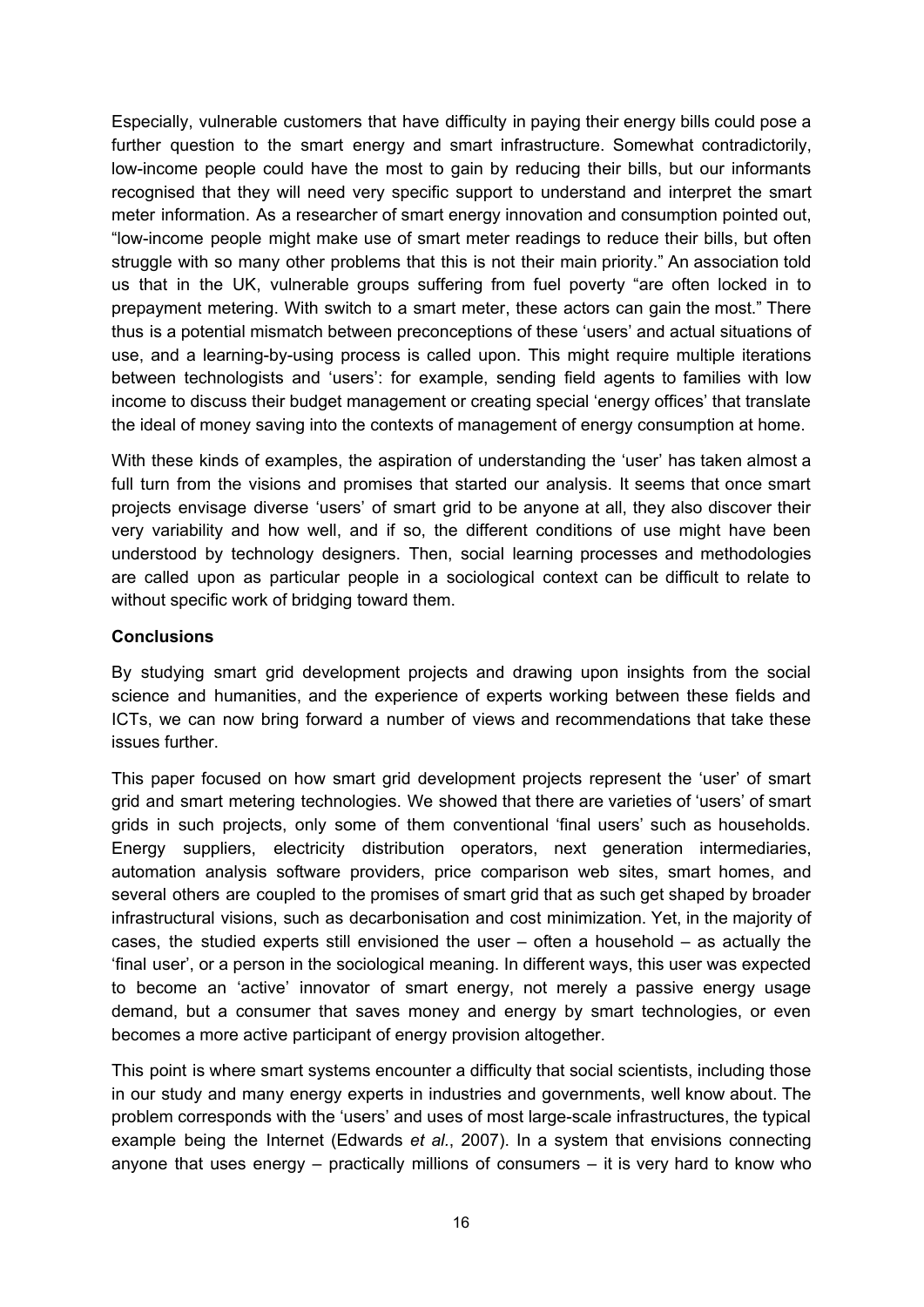each single individual 'user' is and what they need exactly (CANDID, 2017). The large infrastructure, as such, has its own goals from ongoing management to balancing supply and demand, maintenance, cross-border exchange, and maintaining capacity. Serving the needs of each individual is a trade-off against these various systemic goals of energy provision. With these issues in view, energy industries and manufacturers have needed to produce different 'supposed' users that helps them to design, produce, and market their products.

In contrast to what is sometimes assumed, social science and humanities are not merely suggesting that all of these 'supposed' users are replaced with input from 'actual users' or 'real users'. As important as checks like that can be, as Hyysalo and Johnson (2015) argue, equating all 'users' with real people out there closes off options in human-centred design of technology. There are more nuanced tools from Science and Technology Studies and social science and humanities, which help us open up user-technology relationships, rather than close them off, as has been done for decades in this scholarship.

In the context of smart energy, we would first like to suggest that the representations of 'users' are more frequently explored in development projects. In so doing, more discussion is needed on why certain representations of user work and in what operating conditions. This discussion could ask, for example, how far individual users are economic rational calculating agents and when do individual or family habits create a mismatch to this expected behaviour. We could then also ask when these active agents should be replaced by automation, how often, and what the benefits of that would be, also in enabling more economic behaviour. A related consideration is whether everyone is willing or even able to become an active participant in energy system flexibility and also what it implies if they do not. There is considerable merit in thinking of energy users as 'citizens' that participate in important energy issues, but our results also suggest that experts do not find this relation to users necessarily always solves all complex issues in the energy system. Again, the question of where this boundary between an active and a passive 'user' is drawn requires more scrutiny in relevant design processes.

Understanding thus what the different representations of 'users' are – and where the boundaries of these supposed uses lie – provides important input for proactive or Responsible Research and Innovation (RRI) of smart energy systems. For policy-makers, innovators, and researchers pursuing smartness, exploring who the communities of 'user' are like would also allow new ways to manage those communities. Here, the large body of work on information infrastructure offers many further cues – where the potential users and uses of systems are often so diverse that developers have begun to engage in experimental development strategies, for example, that seek to grow systems little by little by solving current demands and attending to future needs. Much research and development work remains to be done in understanding the broader usage and implications of smart energy technologies from these perspectives.

# **References**

Akrich, M. (1992). The De-Scription of Technical Objects. In Bijker, W. & J. Law (eds) *Shaping Technology/Building Society: Studies in Sociotechnical Change*. Cambridge, MA: MIT Press.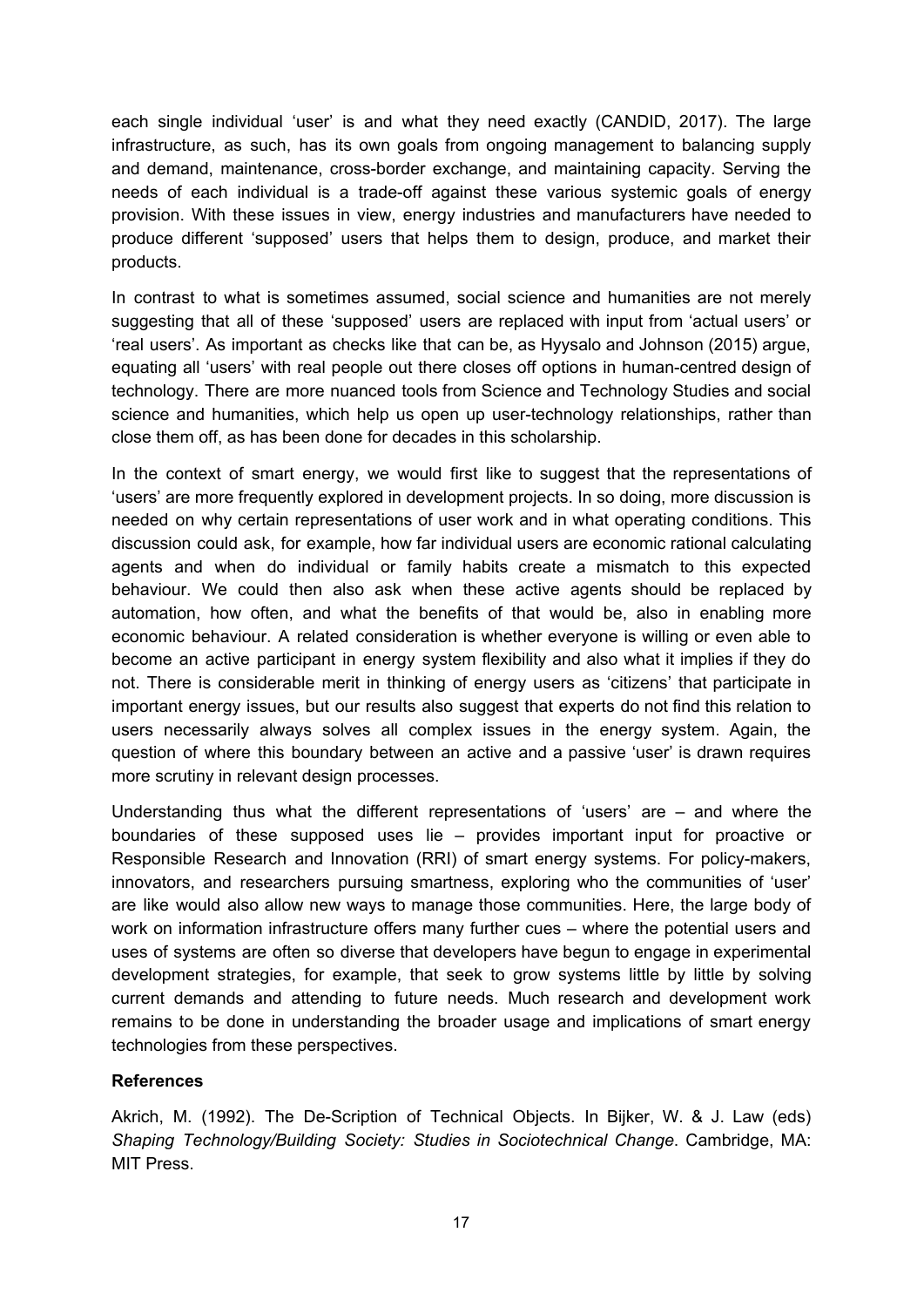Alapuro, R. (2011). Goods, Res Publica, Actors Networks and Collective Action. In Kharkhordin, O. & R. Alapuro (eds) *Political Theory and Community Building in Post-Soviet Russia*. London: Routledge.

Ballo, I. F. (2015). Imagining Energy Futures: Sociotechnical Imaginaries of the Future Smart Grid in Norway. *Energy Research & Social Science* 9: 9-20.

BEIS (UK Department of Business, Energy & Industrial Strategy) (2016). Smart Meter Rollout Cost-Benefit Analysis Part I. August 2016.

Bessant, J. (2013). Innovation in the Twenty-First Century. In Owen, R., J. Bessant & M. Heintz (eds) Responsible innovation. Managing the responsible emergence of science and innovation in society. Chichester: John Wiley & Sons.

Bijker, W., T. P. Hughes & T. Pinch (1987, eds). *The Social Construction of Technological Systems: New Directions in the Sociology and History of Technology*. Cambridge, MA: MIT Press.

Borup, M., N. Brown, K. Konrad & H. van Lente (2006). The Sociology of Expectations in Science and Technology. *Technology Analysis & Strategic Management* 18(3-4): 285-98.

Bulkeley, H., G. Powells & S. Bell (2016). Smart Grid and the Constitution of Solar Electricity Conduct. *Environment & Planning A* 48(1): 7-23

CANDID (2017) The CANDID manual: Integration of SSH perspectives into ICT smart development projects aiming for Responsible Innovation. CANDID Project deliverable D5.2.

Christensen, T. H., K. Gram-Hanssen& F. Friis (2012). Households in the smart grid: existing knowledge and new approaches. In Hansson, L., U. Holmberg, & H. Brembeck (eds), *Making Sense of Consumption: Selections from the 2nd Nordic Conference on Consumer Research 2012*. Göteborg: Centre for Consumer Science, University of Gothenburg. Conference on Consumer Research 2012.

Christensen, T. H., A. Ascarza, W. Throndsen, K. Gram-Hanssen & Freja Friis (2013). The Role of Households in the Smart Grid: A Comparative Study. *European Council for an Energy Efficient Economy (ECEEE) Summer Study*.

Darby, S. J. (2012). Metering: EU Policy and Implications for Fuel Poor Households. *Energy Policy* 49: 98-106.

Edwards, P. N., S. J. Jackson, G. Bowker & C. P. Knobel (2007). Understanding infrastructure: Dynamics, tensions, and design. Workshop report.

Eurelectric (2016). Smart Grid Cyber Security. Brussels: EURELECTRIC.

European Commission (2011). Smart grid. From Innovation to Deployment. SEC(2011) 463 Final.

European Commission (2012). Commission Recommendation of 9 March 2012 on preparations for the roll-out of smart metering systems. 2012/148/EU.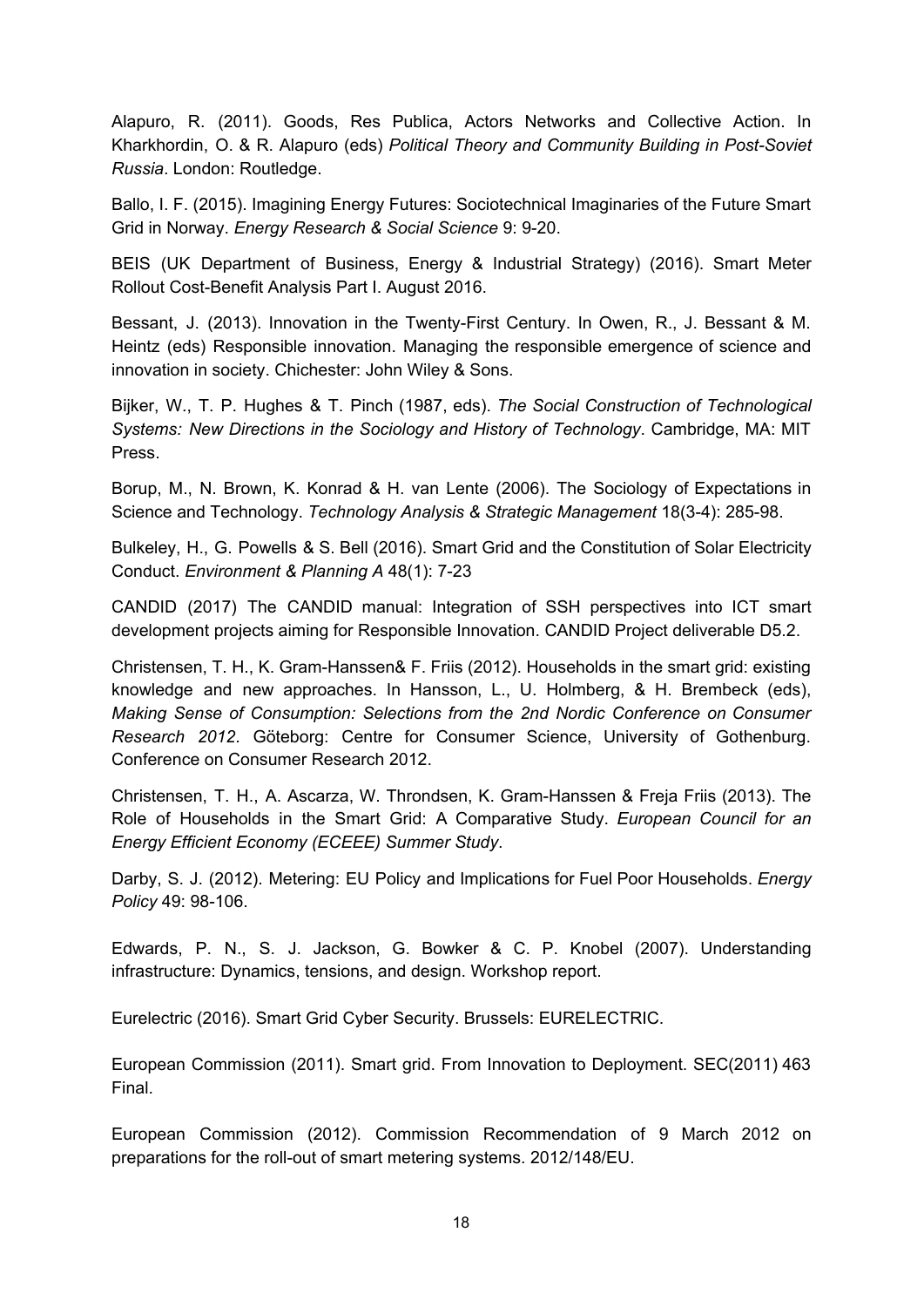European Commission (2013). Cyber Security of the Smart grid. Summary Report. Expert Group on the Security and Resilience of Communication Networks and Information Systems for Smart grid.

European Commission (2013). Benchmarking smart metering deployment in the EU-27 with a focus on electricity. COM(2014) 356 final.

European Parliament & Council (2012). Directive on energy efficiency, amending Directives 2009/125/EC and 2010/30/EU and repealing Directives 2004/8/EC and 2006/32/EC. 2012/27/EU.

Executive Office of the President of the United States (2011). A Policy Framework for the 21st Century Grid: Enabling Our Secure Energy Future. June 2011.

Graham, S., & Marvin, S. (2001). *Splintering urbanism: networked infrastructures, technological mobilities and the urban condition*. Psychology Press.

Groves, C., K. Henwood, F. Shirani, C. Butler, K. Parkhill& N. Pidgeon (2016) Energy Biographies: Narrative Genres, Lifecourse Transitions, and Practice Change. *Science, Technology, & Human Values* 41(3): 483-508.

Hargreaves, T. & C. Wilson (2013). Who Uses Smart Home Technologies? Representations of Users by the Smart Home Industry. *European Council for an Energy Efficient Economy (ECEEE) Summer Study*.

Hargreaves, T. & C. Wilson (2017). Domestication of Smart Home Technologies. In *Smart Homes and Their Users*. Cham: Springer.

Helm, Dieter (2017). Cost of Energy Review: Independent report for the UK Government.

Hildebrandt, Mireille (2015). *Smart Technologies and the End(s) of Law: Novel Entanglements of Law and Technology*. London: Edward Elgar Publishing.

House of Commons (2016). Evidence Check: Smart metering of electricity and gas. Science and Technology Committee.

Hyysalo, S. (2010). *Health Technology Development and Use: From Practice-Bound Imagination to Evolving Impacts*. London: Routledge.

Hyysalo, S. & M. Johnson (2015). The User as Relational Entity: Options that Deeper Insight into User Representations Opens for Human-Centered Design. *Information Technology & People* 28(1): 72-89.

Hyysalo, S., T. E. Jensen & N. Oudshoorn (2016, eds). *The New Production of Users: Changing Innovation Collectives and Involvement Strategies*. London: Routledge.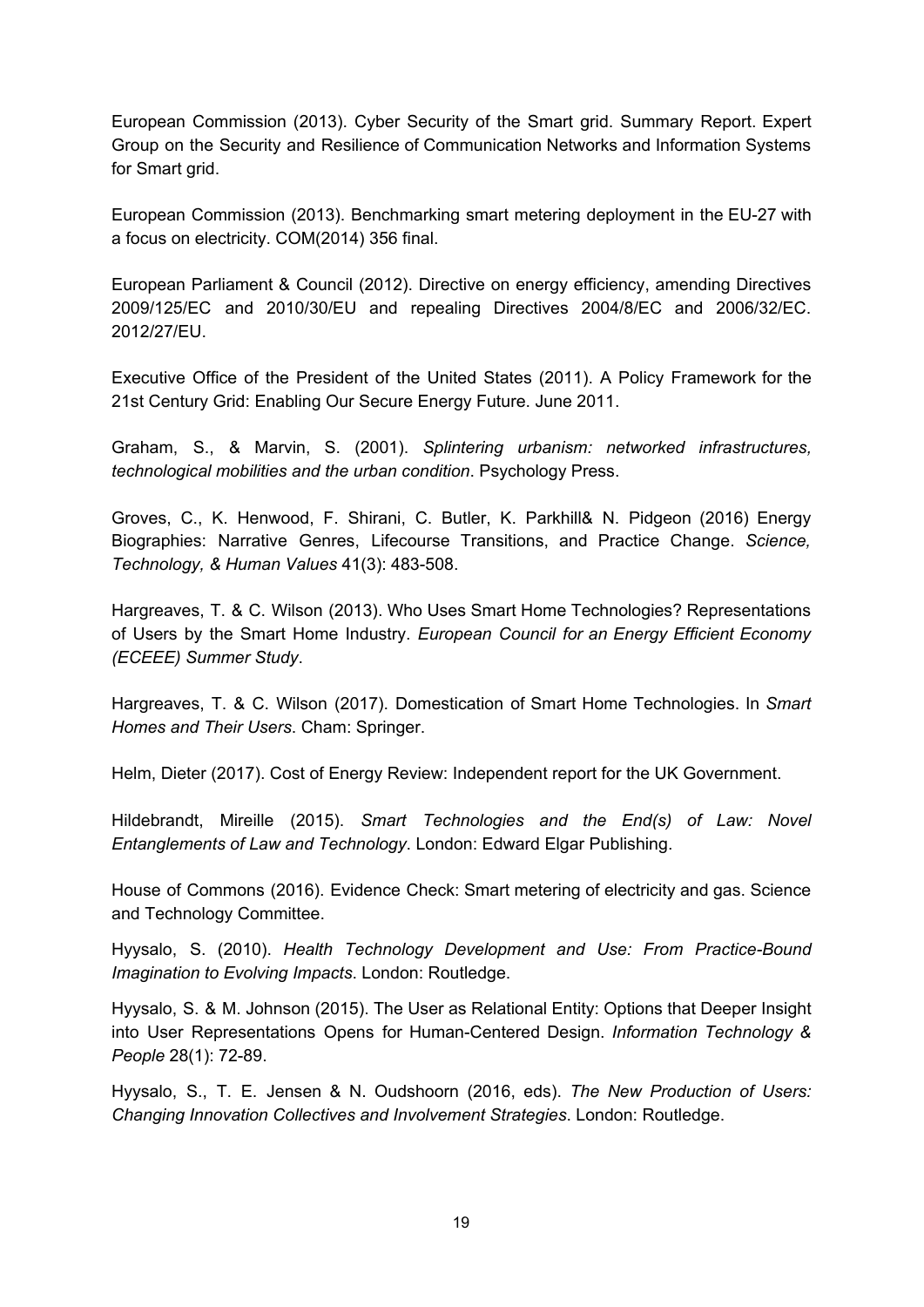Jirotka, M., B. Grimpe, B. Stahl, G. Eden & M. Hartswood (2017). Responsible Research and Innovation in the Digital Age. *Communications of the ACM* 60(5): 62-68.

Kahma, N. & K. Matschoss (2017). The Rejection of Innovations? Rethinking Technology Diffusion and the Non-Use of Smart Energy Services in Finland. *Energy Research & Social Science* 34: 27-36.

Lovell, H., M. Pullinger& J. Webb (2017). How do Meters Mediate? Energy Meters, Boundary Objects and Household Transitions in Australia and the United Kingdom. *Energy Research & Social Science* 34: 252-259.

Luque, A. (2014). The Smart Grid and the Interface between Energy, ICT and the City. In Dixon, T., M. Eames., M. Hunt & S. Lannon (eds) *Urban Retrofitting for Sustainability: Mapping the Transition to 2050*. London: Routledge.

Mozaffar, H. (2016) User Communities as Multi-Functional Spaces: Innovation, Collective Voice, Demand Articulation, Peer Informing and Professional Identity (and more). In Hyysalo, S., T. E. Jensen & N. Oudshoorn (eds). *The New Production of Users: Changing Innovation Collectives and Involvement Strategies*. London: Routledge.

Nyborg, S. & I. Røpke (2013). Constructing Users in the Smart Grid – Insights from the Danish eFlex Project. *Energy Efficiency* 6(4): 655-670.

Oudshoorn, N. and T. Pinch (2003). *How Users Matter: The Co-construction of Users and Technology*. Cambridge, MA: MIT Press.

Oudshoorn, N., E. Rommes & M. Stienstra (2004). Configuring the User as Everybody: Gender and Design Cultures in Information and Communication Technologies. *Science, Technology, & Human Values* 29(1): 30-63.

Pollock, N., & Williams, R. (2010). E-infrastructures: How do we know and understand them? Strategic ethnography and the biography of artefacts. *Computer Supported Cooperative Work (CSCW)*, 19(6): 521-556.

Pollock, N., R. Williams & L. D'Adderio (2016). Generification as a Strategy: How Software Producers Configure Products, Manage User Communities and Segment Markets. In Hyysalo, S., T. E. Jensen & N. Oudshoorn (eds). *The New Production of Users: Changing Innovation Collectives and Involvement Strategies*. London: Routledge.

Powells, G., H. Bulkeley & A. McLean (2016) Geographies of Smart Urban Power. In Marvin, S., A. Luque-Ayala & C. McFarlane (eds) *Smart Urbanism: Utopian Vision or False Dawn?* London: Routledge.

Pullinger, M., H. Lovell, and J. Webb (2014). Influencing Household Energy Practices: A Critical Review of UK Smart Metering Standards and Commercial Feedback Devices. *Technology Analysis & Strategic Management* 26(10): 1144-1162.

Rommetveit, K., N. van Dijk, K. Gunnarsdottir, K. O'Riordan, S. Gutwirth, R. Strand & B. Wynne (forthcoming). Working Responsibly across Boundaries? Some Practical and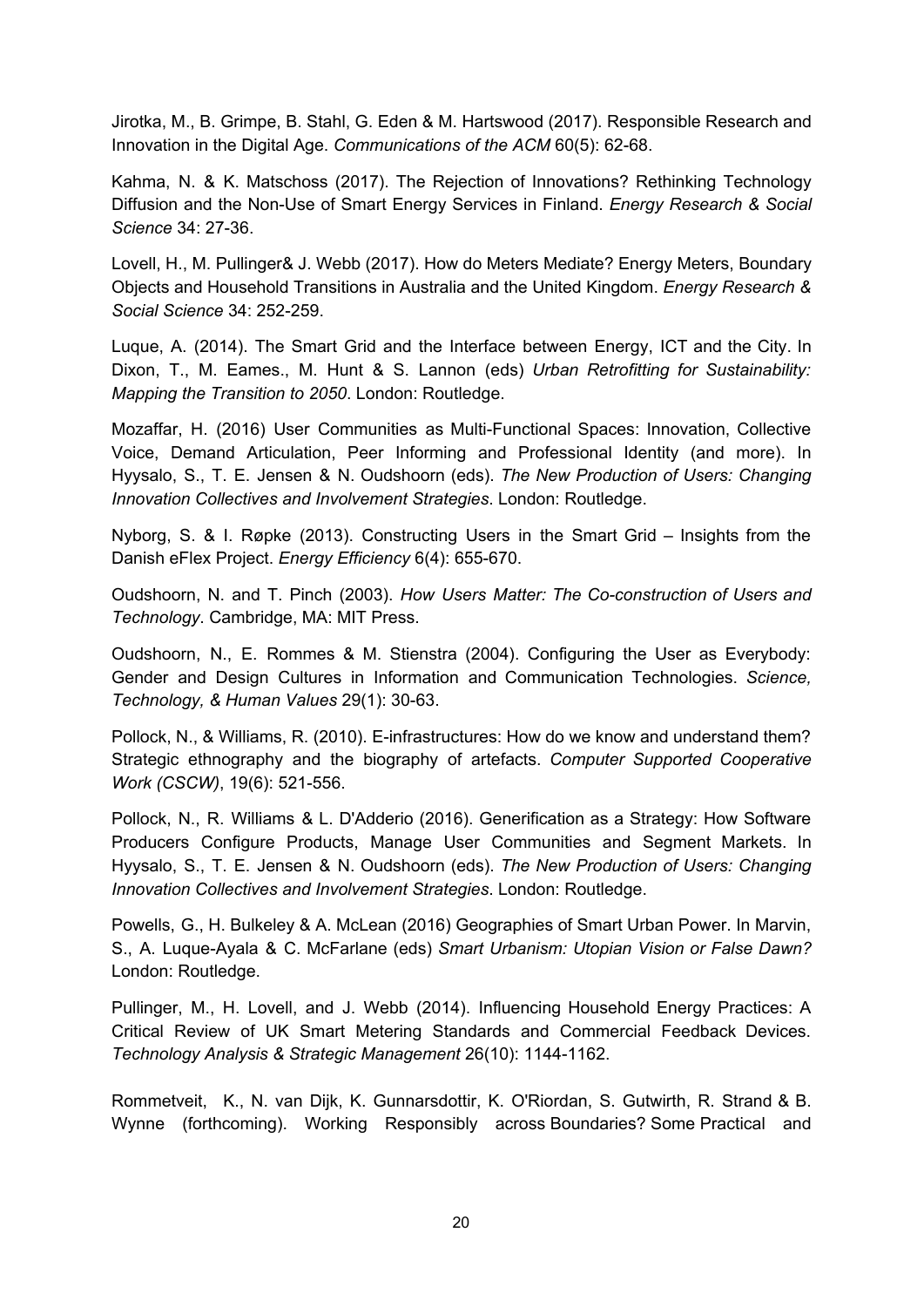theoretical lessons. In von Schomberg (ed.) Handbook of Responsible Innovation. London: Edward Elgar.

Schick, L. & B. R. Winthereik (2013). Innovating Relations–or Why Smart Grid is not too Complex for the Public. *Science & Technology Studies* 26(3): 82-102.

Schick, L. and C. Gad (2015). Flexible and Inflexible Energy Engagements – A Study of the Danish Smart Grid Strategy. *Energy Research & Social Science* 9: 51-59.

Silvast, A. (2017a). Energy, economics, and performativity: Reviewing theoretical advances in social studies of markets and energy. *Energy Research & Social Science* 34: 4-12.

Silvast, A. (2017b). *Making Electricity Resilient: Risk and Security in a Liberalized Infrastructure*. London: Routledge.

Skjølsvold, T. M., M. Ryghaug& T. Berker (2015). A Traveller's Guide to Smart Grid and the Social Sciences. *Energy Research & Social Science* 9: 1-8.

Strengers, Y. (2013). *Smart Energy Technologies in Everyday Life: Smart Utopia?* Berlin: Springer.

Sumpf, P., M. Klemm, W. Throndsen, C. Büscher, R. Robison, J. Schippl., C. Foulds, K. Buchmann, A. Nikolaev & T. Kern-Gillard (2017). Energy System Optimisation and Smart Technologies – A Social Sciences and Humanities Annotated Bibliography. Cambridge: SHAPE ENERGY.

Tanas, A. (2017). CANDID – WORKSHOP WITH PEERS. Barcelona 26.09.2017. Minutes Break-up session about Module 2.

Throndsen, W. (2017). What Do Experts Talk about When They talk about Users? Expectations and Imagined Users in the Smart Grid. *Energy Efficiency* 10(2): 283-297.

Verbong, G., S. Beemsterboer& F. Sengers (2013). Smart Grid or Smart Users? Involving Users in Developing a Low Carbon Electricity Economy. *Energy Policy* 52: 117-125.

Stewart, J. & R. Williams (2005) The Wrong Trousers? Beyond the Design Fallacy: Social Learning and the User. In Rohracher, H. (ed.) *User Involvement in Innovation Processes: Strategies and Limitations from a Socio-Technical Perspective*. Munich: Profil-Verlag.

UK National Infrastructure Commission (2016). Smart Power.

van der Horst, D., S. Staddon & J. Webb (2014). Smart Energy, and Society? *Technology Analysis & Strategic Management* 26(10): 1111-1117.

Wagner, P. (2001). *A history and theory of the social sciences: Not all that is solid melts into air*. London: Sage.